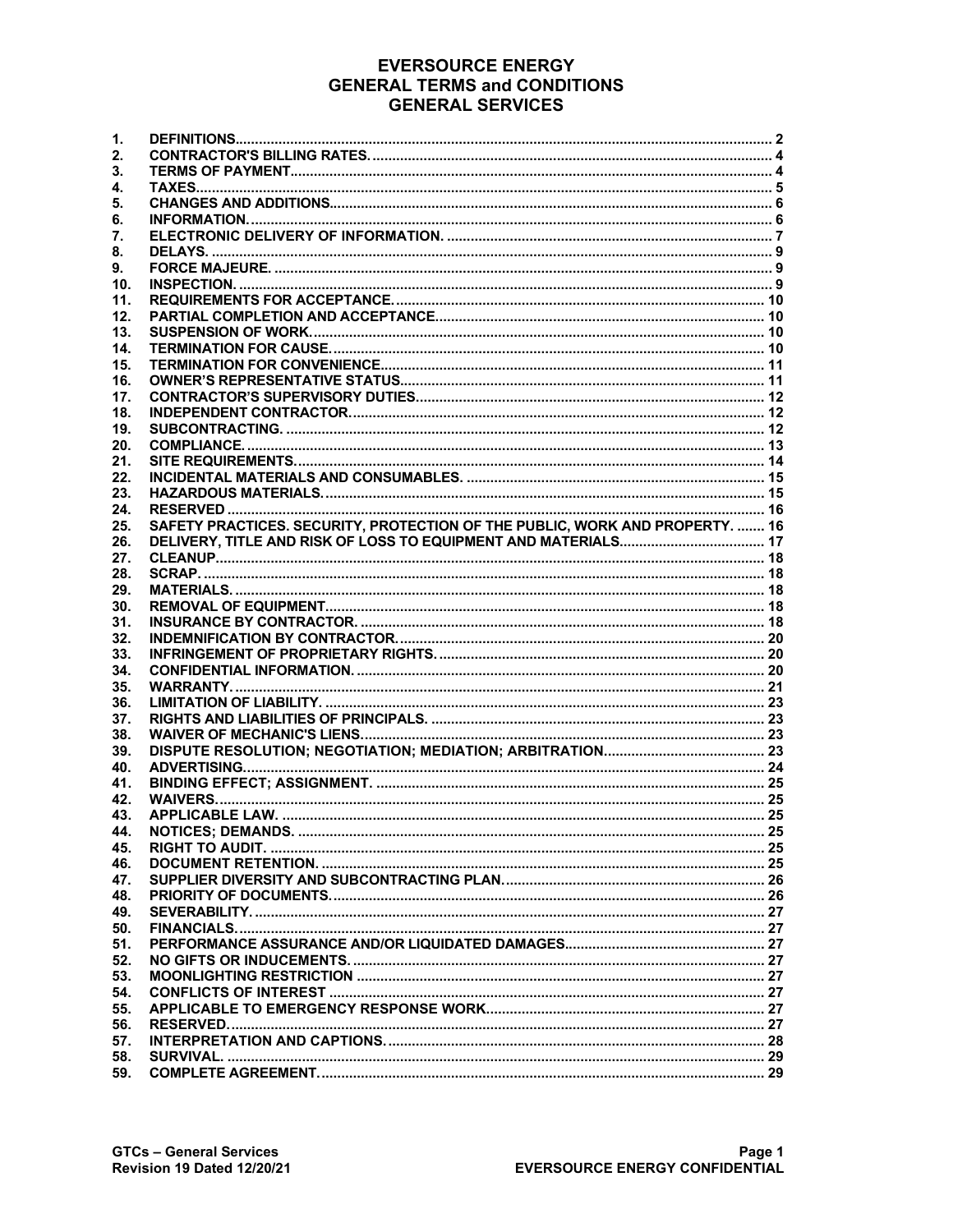#### <span id="page-1-0"></span>**1. DEFINITIONS.**

**All capitalized terms used herein, or elsewhere in the Agreement, shall have the meanings ascribed to them in this Article 1, unless such terms are otherwise defined in the Agreement. The terms "include(s)", "included" and "including" are used without limitation.**

- 1.1 ACCEPTANCE**:** The Owner's determination that the Contractor has completed the Work in compliance with the Agreement requirements and satisfied the requirements as applicable, in Article 11 "REQUIREMENTS FOR ACCEPTANCE".
- 1.2 AFFILIATE: Any company or other business entity that (i) controls, (ii) is controlled by or (iii) is under common control with a Party or its parent. A company or other business entity shall be deemed to control a company if it has the power to direct or cause the direction of the management or policies of such company or other business entity, whether through the ownership of voting securities, by contract, or otherwise.
- 1.3 AGREEMENT: The collective term used to describe all documents comprising each agreement between the parties for the Work including the Order, General Terms and Conditions, the Exhibits and Attachments to the General Terms and Conditions, Special Terms and Conditions (if applicable), Specifications, any items specifically incorporated by reference and/or issued (including any documents issued with respect to any change order, modification or amendment) or provided by Owner to Contractor in connection herewith, and any amendments to the foregoing agreed to in writing by the parties. If the Order that references this Agreement inadvertently also references standard terms, PO General Terms and Conditions Rev. 1 (04.02.15) ("PO GTCs"), such PO GTCs shall not apply or bind either party and shall be superseded by the terms of this Agreement.
- 1.4 BUSINESS DAYS**:** Any day other than Saturday, Sunday and days observed as legal holidays by the federal or state government applicable to the Owner's Site(s) of Agreement performance.
- 1.5 CONFIDENTIAL INFORMATION: Confidential and/or proprietary information of a party to this Agreement. Owner's Confidential information includes written, oral, or electronic information and Information containing personal financial information, employee or customer information, personally identifiable information, protected health information, proprietary information or any other information that Owner designates as confidential and desires to protect against unrestricted disclosure or competitive use, including business plans, marketing strategies, bidding activities, commercial, technical and performance information, contracts, financial Information, research documentation, information about investors or any company or individual with whom Owner does business, information considered by Owner to be a trade secret and/or of a commercially valuable and sensitive nature or information that may otherwise be deemed confidential by law or regulatory agency, including Information described in Section 34.9 "CONFIDENTIAL INFORMATION". The parties intend that the designation of Contractor's Information as Confidential Information shall be limited to non-public financial information and non-public information that has unique commercial value and was developed independently from the Work.
- 1.6 CONTRACTOR**:** The entity issued an Order by Owner.
- 1.7 CONTRACTOR'S REPRESENTATIVE**:** The individual identified by Contractor with authority to act on behalf of Contractor in performance of the Agreement.
- 1.8 CONTRACTOR RESOURCES: Contractor's and any Subcontractor's employees, contract employees, consultants, agent, and all other persons or entities employed by or under control of Contractor or any Subcontractor.
- 1.9 DIRECT ACTUAL COSTS: Reasonable direct expenses actually incurred, supported with adequate documentation, to perform a task.
- 1.10 ENVIRONMENTAL LAWS**:** shall mean all applicable laws and any administrative or judicial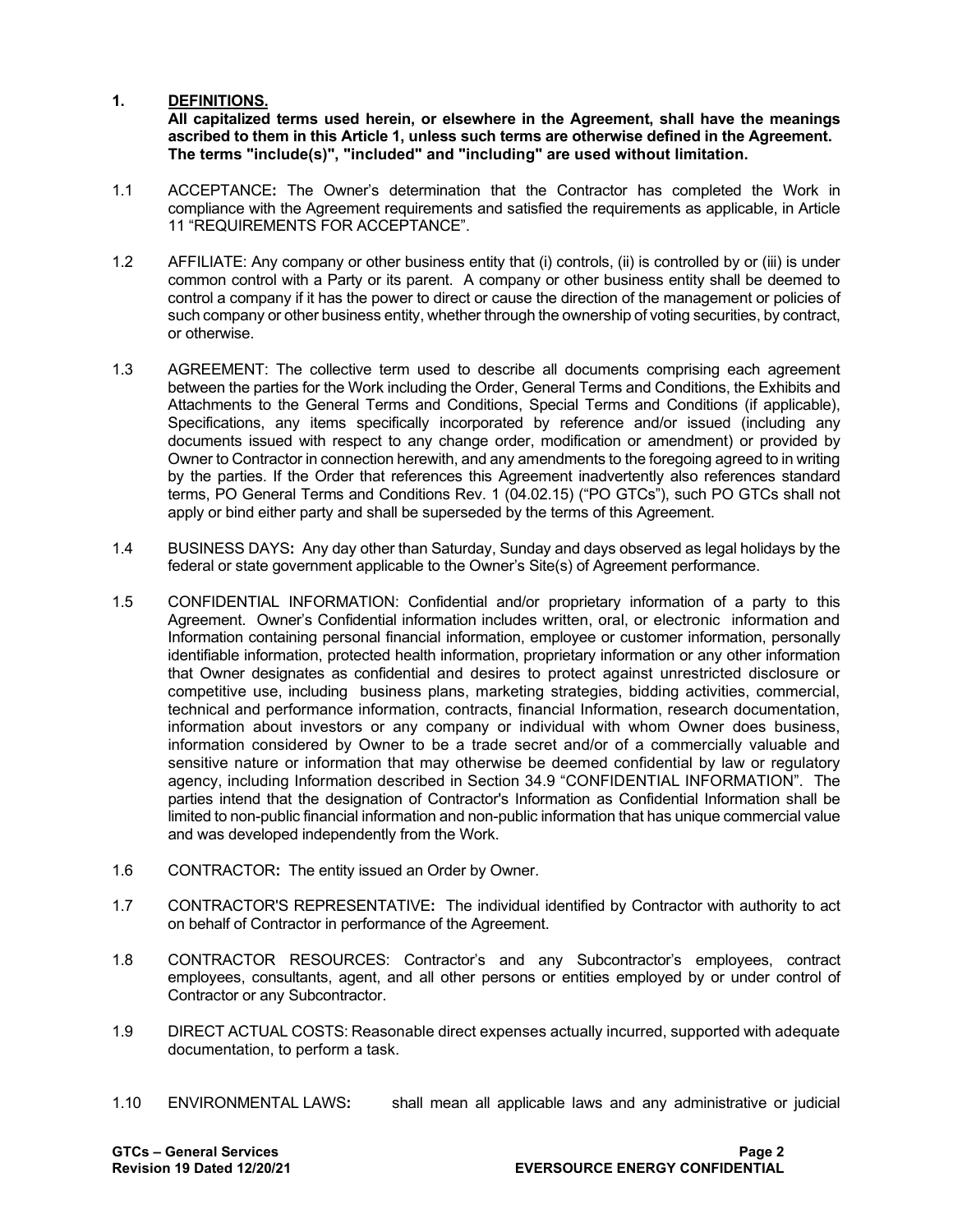interpretations thereof relating to: (a) the regulation, protection or use of the environment; (b) the conservation, management, development, control and/or use of natural resources and wildlife; (c) the management, manufacture, possession, use, generation, transportation, treatment, storage, disposal, release, threatened release, abatement, removal, remediation, or handling of, or exposure to, any Hazardous Materials; or (d) noise.

- 1.11 EQUIPMENT: A specific component, part, system, or material provided by Contractor as a very minor aspect of the Work under the Agreement. As used in the Agreement and as the context requires, the term "equipment" includes the Equipment.
- 1.12 EVERSOURCE: Eversource Energy Service Company, a Connecticut corporation, for itself or as agent for its Affiliates, dba Eversource Energy.
- 1.13 FINAL ACCEPTANCE**:** Owner's written acknowledgement, determined in its sole discretion, that Contractor has completed all or a specified portion, if required or contemplated by the Agreement, of the Work in accordance with the requirements of the Agreement.
- 1.14 FINAL PAYMENT**:** That payment to be made to Contractor by Owner after Final Acceptance.
- 1.15 HAZARDOUS MATERIALS: The collective term used to describe (a) any petrochemical or petroleum products, oil, waste oil, asbestos in any form that is or could become friable, urea formaldehyde foam insulations, lead-based oil paint and polychlorinated biphenyls; (b) any products, mixtures, compounds, materials or wastes, air emissions, toxic substances, wastewater discharges and any chemical, material or substance that may give rise to liability pursuant to, or is listed or regulated under, or the human exposure to which or the release of which is controlled or limited by applicable Environmental Laws; and (c) any materials or substances defined in Environmental Laws as "hazardous", "toxic", "pollutant', or "contaminant", or words of similar meaning or regulatory effect.
- 1.16 INFORMATION**:** All intellectual property, computer software and documentation, studies, data, reports, documents, designs, plans, drawings, calculations, test results, Specifications, electronic communications and data, or other information, in whatever form or media. This includes any patents, trademarks, service marks, copyrights, or trade secrets or any devices, designs, methods, or written works developed or capable of being developed during the course of this agreement
- 1.17 ORDER: The document issued by Owner for specific Work, which shall be a Purchase Order for any procurements by such Owner. Any PO GTCs that may be referenced in the Order shall be excluded from the Agreement to which these General Terms and Conditions are referenced or attached and are hereby deleted. Any additional or conflicting terms and conditions in Contractor's confirmation thereof, or Contractor's documentation, including invoices, are hereby expressly rejected and excluded from the Agreement, are inapplicable to the Agreement, shall not be considered part of the Order(s), and shall be of no force and effect.
- 1.18 OWNER: "Owner" shall mean Eversource or its affiliated company or companies listed in the "Furnish and Ship To" block on the face of the first page of the Purchase Order under which the Agreement is issued, or the Eversource Affiliate that has ordered the Work. Each Owner shall be solely responsible to Contractor for Work awarded by such Owner. No Eversource Affiliate that is not the Owner as to any particular Work awarded shall be jointly and severally liable for Owner obligations hereunder with respect to such Work.
- 1.19 OWNER'S REPRESENTATIVE**:** The individual(s) identified in Owner's Order with authority to act on behalf of Owner concerning the Agreement, or otherwise identified by the Owner in writing in the Agreement.
- 1.20 SCRAP: Used, obsolete, surplus, scrap or excess material or equipment resulting or arising from Work at a Site which material or equipment has been identified by Owner and/or Contractor as having potential commercial value.
- 1.21 SERVICES**:** A specific service furnished by or on behalf of Contractor under the Agreement and as part of the Work which is not directly performed on Owner's generation, gas, or power transmission or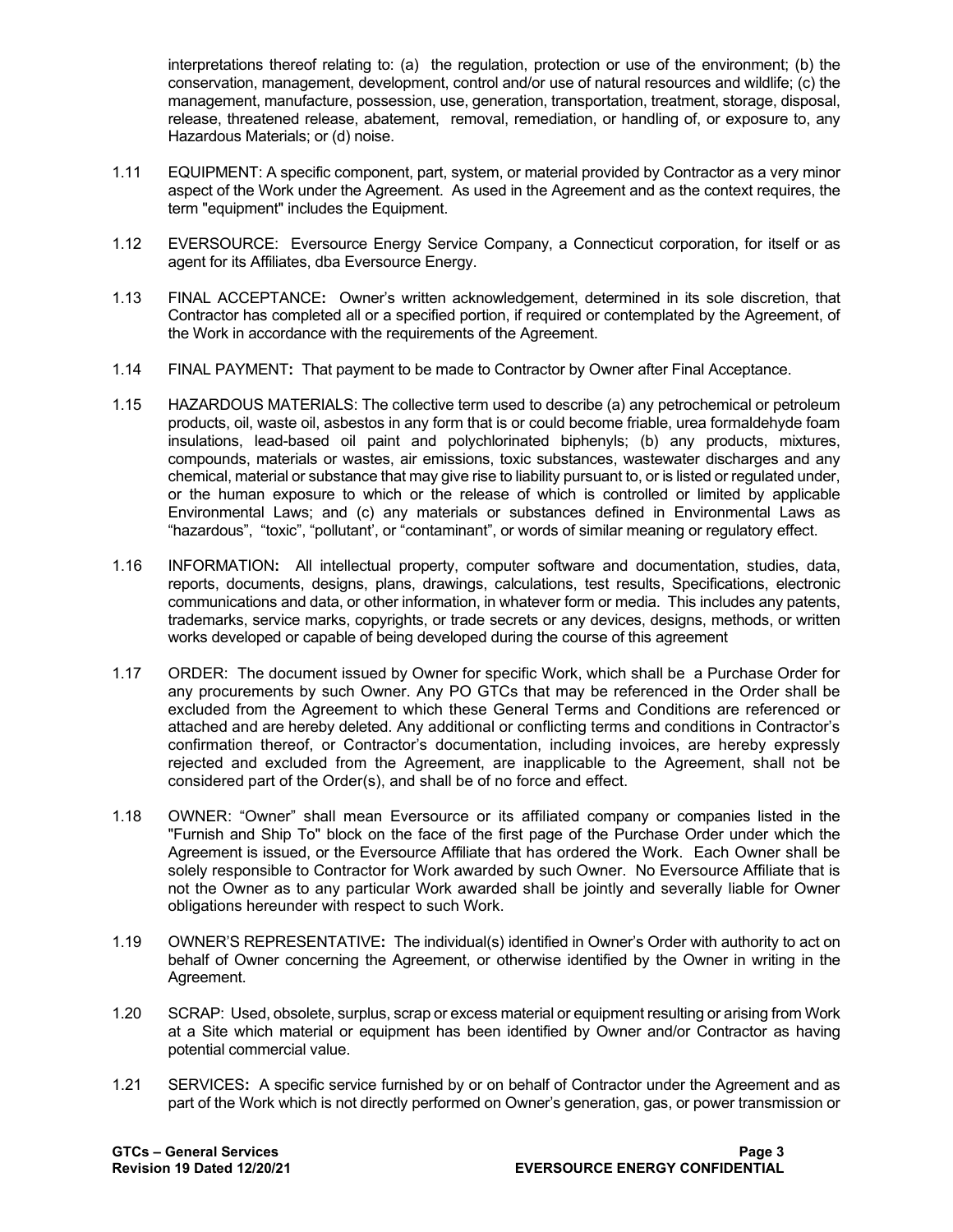distribution equipment. Such Services may include the following services: construction; procurement grounds keeping, property maintenance, repair, inspection, supervision; the supply of labor; and any other services to be performed as specified and in accordance with the Agreement.

- 1.22 SITE**:** The location at which the Work is to be performed. The Site can include Owner's property, Owner rights of way, or other property not owned by Owner where Work is to be performed.
- 1.23 SPECIAL TERMS AND CONDITIONS: The Special Terms and Conditions, if any, attached hereto and made a part of the Agreement.
- 1.24 SPECIFICATIONS**:** The Work requirements, specifications or technical specifications, which may include instructions, scope or statement of work, written requirements for materials, equipment, construction, systems, standards, Information and workmanship for the Work and performance of Services, as provided, supplemented or revised from time to time by Owner.
- 1.25 SUBCONTRACTOR**:** Any subcontractor, licensor or supplier, at any tier, who furnishes materials, supplies, facilities and/or Services to Contractor to meet Contractor's obligations to perform Work under the Agreement.
- 1.26 WORK**:** The terms used to describe collectively, all, physical Services, and all duties, obligations and responsibilities undertaken or required to be undertaken by Contractor under the Agreement.

#### <span id="page-3-0"></span>**2. CONTRACTOR'S BILLING RATES.**

Whenever Contractor performs Work on a time and materials basis (including Work performed as a change or addition to the scope of Work described in the Agreement) Contractor shall be compensated at the billing rates set forth in the Order. Any adjustments to billing rates that are in compliance with Agreement terms must be provided to Owner for review in the form of a new rate schedule in advance of any invoicing based on such new rates. Owner may reject any invoices using billing rates that are inconsistent with Owner's current rate schedule on file.

#### <span id="page-3-1"></span>**3. TERMS OF PAYMENT.**

- 3.1 Owner shall pay all undisputed charges indicated in properly itemized and supported invoices for Work performed by Contractor and Accepted by Owner in accordance with the terms of the Agreement, within thirty (30) days after receipt of invoice by Owner. If Owner disputes a portion of an invoice, at Owner's request Contractor shall submit a revised invoice for the undisputed amount and Owner shall pay such undisputed portion within thirty (30) days after receipt thereof. Upon Owner's request, Contractor shall provide documentation regarding un-vouchered liabilities including a) the estimated dollar amount of all Work performed but not invoiced for that month or previous months, and b) any invoice submitted but not yet paid. Documentation must include Owner's Order number and, if applicable, release number
- 3.2 Contractor must invoice for Work in a timely fashion and within the period specified by Owner. Subject to Owner's invoicing instructions, Contractor shall issue its final invoice Owner within one hundred eighty (180) days of the completion of the Work being invoiced
- 3.3 Each invoice shall (a) be certified in writing as correct by Contractor's Representative; (b) be itemized (with reasonable detail) to fully describe each element of cost charged to Owner and any negotiated early payment discounts and (c) if applicable, contain a certification acceptable to Owner to the effect that all Subcontractors have been paid in full for completed Work as reflected in the immediately preceding invoice. For time and material Work, Contractor shall bill in accordance with Owner's billing instructions.
- 3.4 Owner may withhold payment of all or part of any invoice to such extent as may be necessary to protect itself from loss caused by: (a) defective Work not remedied; (b) claims filed or reasonable evidence indicating probable filing of claims by other parties against Contractor and/or Owner in connection with the Work; (c) failure of Contractor to make payments properly to Subcontractors for material, equipment or labor; (d) reasonable indication that the unpaid balance is insufficient to cover the cost to complete the Work; (e) reasonable indication that the Work will not be completed within the Agreement schedule; (f) unsatisfactory performance of the Work by Contractor; (g) failure of Contractor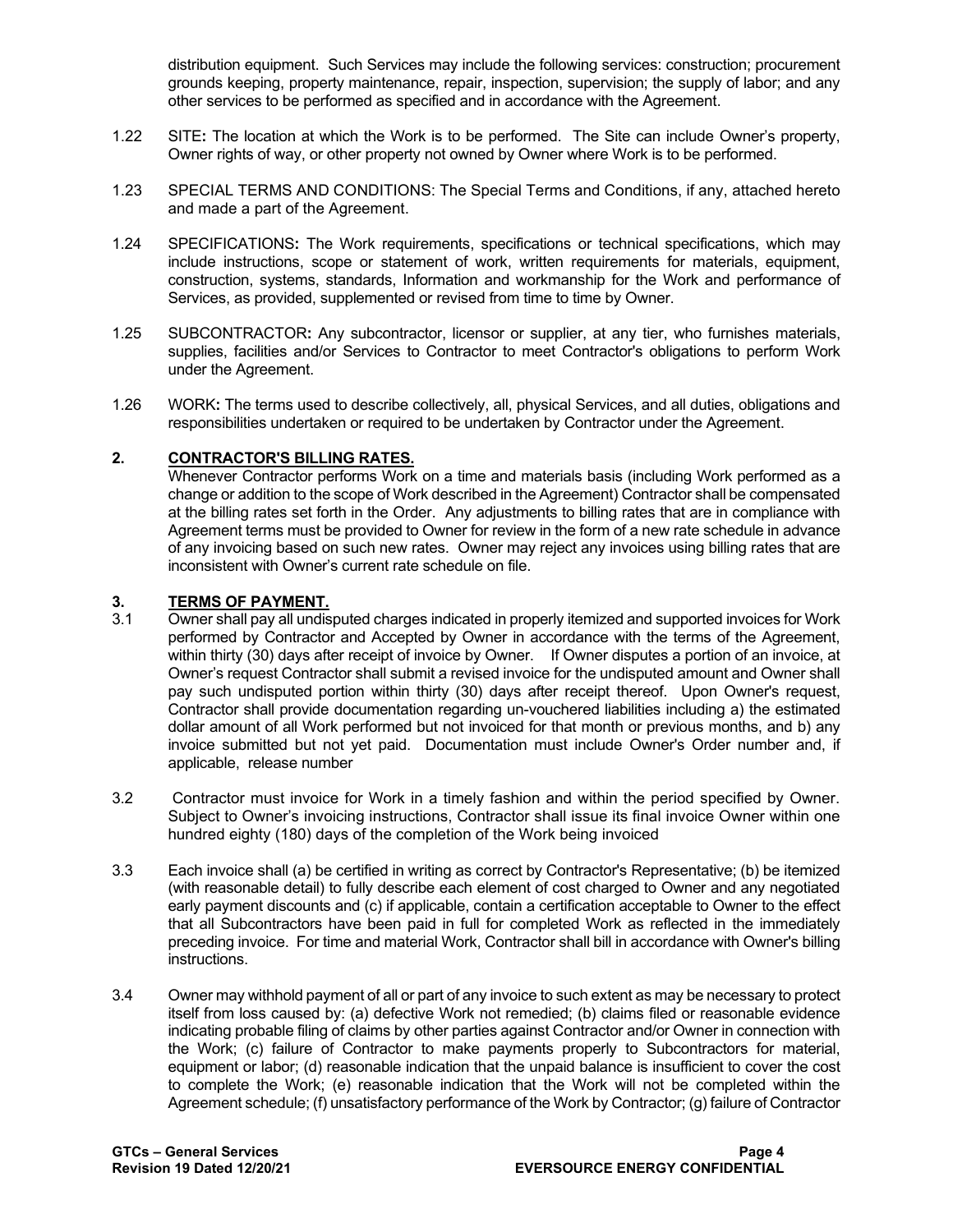to perform any of its obligations under the Agreement; or (h) failure of Contractor to pay any amounts due Owner. Owner shall notify Contractor of the grounds for any withholding, and when the above grounds are removed, or Contractor provides performance assurance satisfactory to Owner that will protect Owner for the amount withheld, payment will be made of the amounts withheld. When deemed reasonable by Owner, Owner may use such funds to rectify the situation causing the withholding of funds.

- 3.5 To the extent permitted by law, Owner shall have the right to set-off against any sums due Contractor under the Agreement any claims Owner may have against Contractor under such Agreement, under any other Agreement between Owner and Contractor, or that Owner may otherwise have against Contractor without prejudice to the rights of the parties with respect to such claims. In the case of Work incorrectly performed or incomplete, an equitable deduction from the Agreement price may be made.
- 3.6 Except for Work performed at a fixed price, Contractor shall make available to Owner during the Work and for a period of three (3) years following Final Acceptance of all Work, all source documents necessary to verify the elements of all billable charges, including: each worker's name, charge classification, and hours worked; computer usage summaries; and original documentation of all reimbursable expenses (e.g. receipts for travel, business expense and employee expense). Upon five (5) business days prior notice by Owner, this information shall be available for audit by Owner during normal business hours, at Contractor's principal office or at any other location agreed to by the parties.
- 3.7 RESERVED.
- 3.8 RESERVED.

# <span id="page-4-0"></span>**4. TAXES.**

- Taxes on Owner's Purchases from Contractor. Contractor's price(s) and any Billing Rates that apply under the Agreement include all tariffs, imports or similar duties but exclude any and all present and future Federal, state, county, municipal or other jurisdiction's sales, use, excise or other taxes that may apply to the Work and Owner's purchase of the Work and any applicable present and future Federal, state, county, municipal or other jurisdiction's sales, use, excise or other taxes shall be included in invoices and separately identified and itemized. The Owner shall provide any applicable tax exemption certificates to the Contractor upon the Contractor's request.
- 4.2 Taxes on Contractor's Purchases. If Owner informs Contractor that Owner has a tax exemption certificate or a direct pay permit that applies to a specified portion of the Work, Contractor shall notify its Subcontractors and suppliers that their Services performed for, or materials supplied for Contractor's use as part of the specified "tax exempt portion" or "direct pay portion" of the Work are either exempt from sales and use taxes or Owner pays such taxes directly. Consequently, these Subcontractors and suppliers should not collect such taxes from Contractor and Contractor's prices and Billing Rates to Owner should reflect such tax exemption or Owner's direct payment on Contractor's purchases from Subcontractors and suppliers for the tax exempt or direct pay portion of the Work. Subcontractors and suppliers providing Services or materials and/or equipment for any portions of the Work that are neither tax exempt nor direct pay shall apply any normally applicable sales or use taxes to such "normal tax" portions of the Work and Contractor's prices and Billing Rates will be deemed to include any and all applicable taxes on such normal tax portions of the Work. If Owner does not inform Contractor that it has a tax exemption certificate or a direct pay permit that applies to a portion of the Work, Contractor should presume that its purchases from Subcontractors and suppliers associated with the Work are subject to any applicable sales and/or use taxes on such purchases and Contractor will be deemed to have included any and all applicable taxes on its purchases from Subcontractors and suppliers in the prices and Billing Rates stated in the Agreement provided that any Billing Rates using markup percentages will not apply to taxes paid for such purchases
- 4.3 Income, Property and Payroll Taxes. Notwithstanding any provision of the Agreement, Owner shall not be required to pay or reimburse Contractor for any taxes levied against Contractor's income, property or payroll.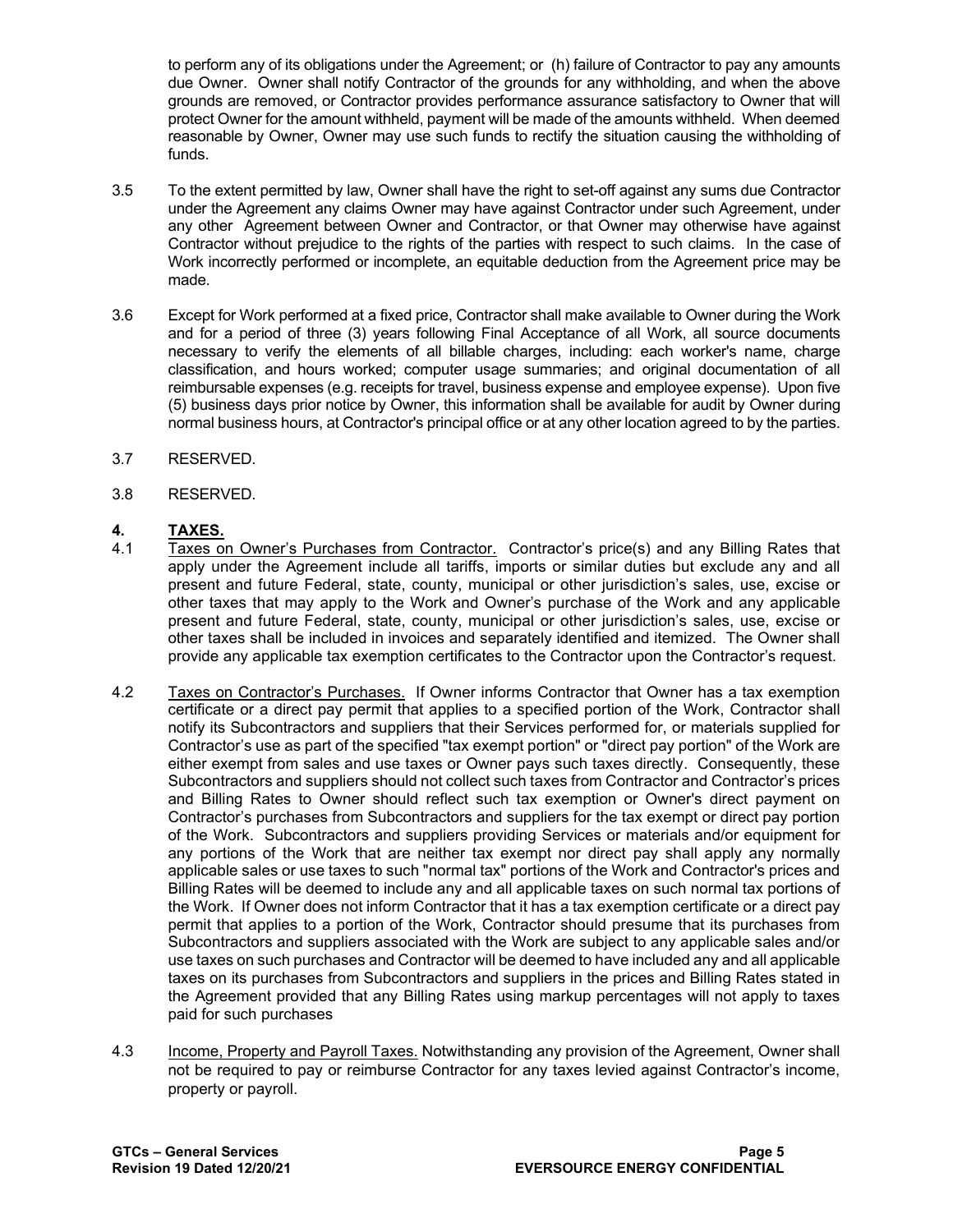4.4 Non-Resident Tax Bonds. If required by applicable law, Contractor and all Subcontractors shall provide to Owner a certificate of compliance with the non-resident contractor bonding provisions applicable to the Work. Contractor shall furnish such certificate to Owner in the case of (i) Contractor, no later than the earlier to occur of thirty (30) days after the effective date of the Agreement, or the date of commencement of the Work, and (ii) each Subcontractor, within the earlier to occur of thirty (30) days after Contractor's retention thereof, or the date of commencement of the Work under such subcontract. Absent such certificates, Owner shall be entitled to withhold amounts otherwise due to Contractor hereunder in accordance with applicable law.

## <span id="page-5-0"></span>**5. CHANGES AND ADDITIONS.**

- 5.1 Either party may request changes or additions to the Work by submitting a written request to the other. Changes requested by Contractor shall not, however, be implemented until approved in writing by Owner. All changes shall be made in accordance with approved Owner procedures included in the Agreement documents or otherwise provided to Contractor.
- 5.2 Owner shall have the right to require Contractor to delete from, change or add to the Work, in each case to the extent that any such deletions, changes, additions or other alterations are of the character described in the scope of Work, and to the extent such deletions, changes or additions are within the general expertise of Contractor Resources performing the Work. If such deletions, changes or additions are scheduled to be completed by or within six (6) months following the then-scheduled completion date for the Work as specified in the Agreement, such Work shall be performed at Contractor's time and material rates in effect for the Agreement, unless the parties agree in writing to another method of compensation.
- 5.3 If a deletion, change or addition will increase or decrease the cost or time required to complete the Work, the party requesting the change or addition will set forth in its request the appropriate adjustment to compensation or completion deadlines. Written acceptance by the party receiving the request for change or addition shall be a binding resolution between parties of the issues set forth in the request.
- 5.4 At no time shall the Work be delayed by Contractor due to a dispute between the parties concerning the cost or time required to accomplish a deletion, change or addition requested by either party.
- 5.5 Contractor shall not commence or undertake any portion of any Work for which it contends that any extra compensation or schedule adjustment is or will be owed or due or payable, without prior written authorization from Owner, and such authorization shall be required for payment of any extra compensation to, or adjustment of any schedule requirement for the benefit of, Contractor. In all instances, Contractor shall orally notify the Owner's Representative of any circumstances that could result in a change in the scope of the Work (or a claim therefor) as soon as possible after the occurrence of the event or incident, and in writing within twenty-four (24) hours after such occurrence. Thereafter, Contractor shall submit to Owner appropriate detailed supporting documentation, justifying the basis for the claim, within ten (10) Business Days after the date of the event or incident giving rise to such claim. Without relieving Contractor of its obligations hereunder, any claims by Contractor for increased compensation or extension of completion deadlines shall be irrevocably waived and released unless Contractor provides such immediate oral notice and twenty-four (24) hour written notice and thereafter submits such detailed supporting documentation for the claim to Owner within such ten (10) Business Day period.

## 5.6 RESERVED.

# <span id="page-5-1"></span>**6. INFORMATION.**<br>6.1 **If Contractor is re**

- If Contractor is required to provide Information, complete and accurate Information shall be submitted in sufficient time for review and approval by Owner prior to starting Work affected by such documents. All equipment and material shall conform to the details shown on Information approved by Owner.
- 6.2 Once Information has been approved by Owner, Contractor shall not make any changes in Information without the prior written approval of Owner.
- 6.3 It is the obligation of the Contractor to review and evaluate the Specifications, and to promptly provide written notice to the Owner of any errors, omissions or discrepancies that the Contractor discovers.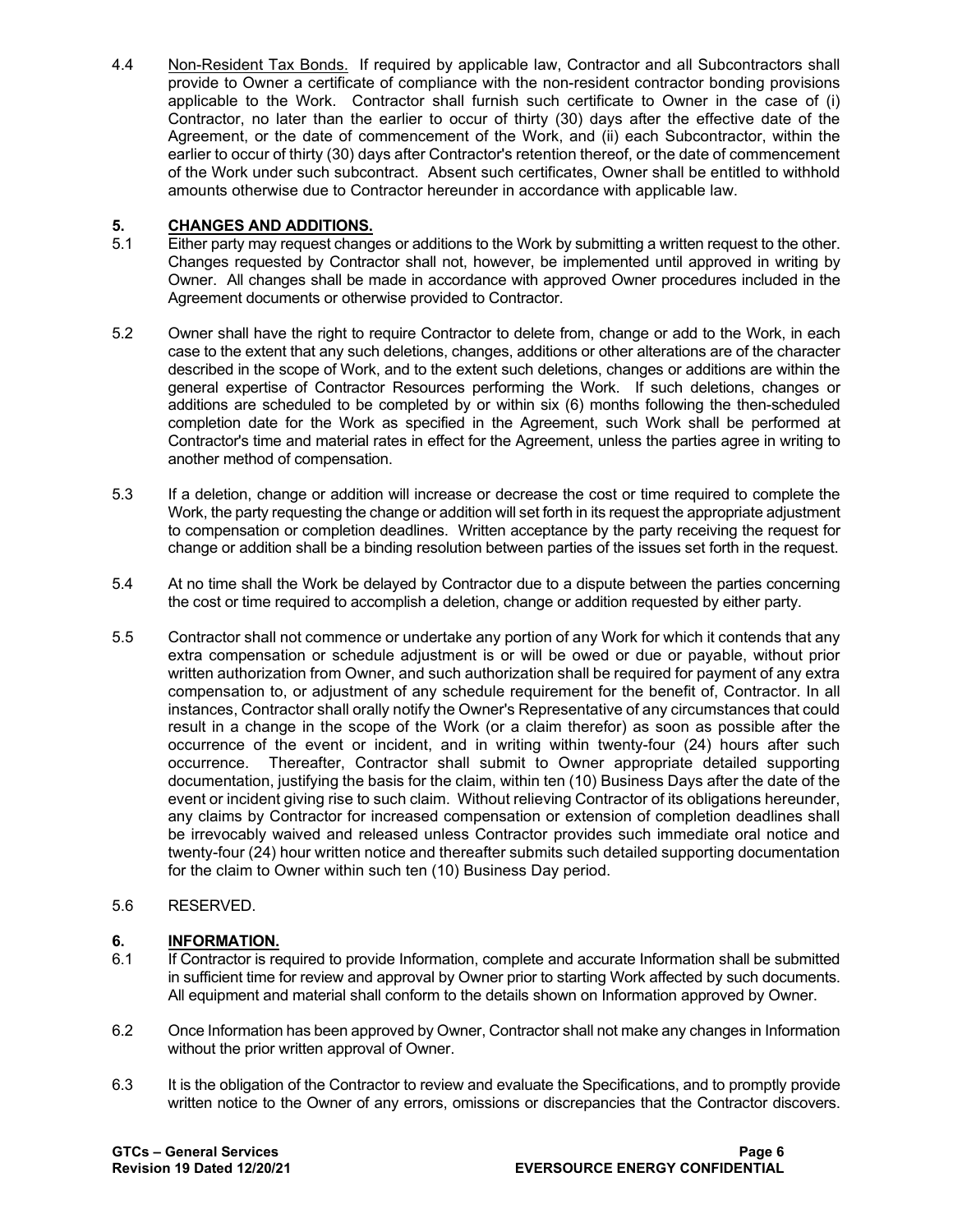Contractor shall immediately notify Owner and request additional instruction in writing whenever Owner-provided Information is found to be unclear, incorrect or conflicting. Contractor shall not undertake any Work based upon such Information until such discrepancy has been resolved by Owner. The Contractor shall not proceed with uncertainly, and any cost incurred that could reasonably have been avoided through timely correction of the Specifications shall be the responsibility of the Contractor.

- 6.4 Preliminary, certified for manufacture, or certified for construction and as-built drawings shall be submitted to Owner for approval in the form requested by Owner. Any drawing shall be produced in accordance with any Specifications and acceptable industry practices and shall be legible such that Owner is able to clearly distinguish all characters and lines.
- 6.5 For Work that includes Information that is not prepared exclusively and solely for Owner, Contractor shall retain title to any such Information (excluding any portion thereof that contains Owner's Confidential Information) that is subject to Contractor's patents, copyrights, trademarks, service marks, intellectual property rights or proprietary interests provided that Owner shall have unrestricted and non-exclusive rights and license to use such Information. For Work that includes Information that is prepared exclusively and solely for Owner, all such Information is the proprietary Information of Owner and shall be subject to the requirements applicable to Owner's Confidential Information as set forth in Article 34 "CONFIDENTIAL INFORMATION" herein, whether or not each such document is so identified.
- 6.6 Contractor shall be responsible for the completeness and accuracy of the Information it provides and shall correct, at its expense, all errors or omissions therein. Without limitation of any and all other rights and remedies available to Owner, the reasonable cost necessary to correct matters attributable to such errors shall be chargeable to Contractor.
- 6.7 Contractor shall provide Owner with all Information necessary for Owner's use and understanding of the Work and the installation, operation, maintenance and repair thereof, and to allow Owner to satisfy any legal process, or any filing or disclosure requirement required under law or regulation or requirement of a governmental body. Except for Information deemed to be proprietary to Contractor under the terms of the Agreement, and except as set forth in this Article 6, all Information supplied or delivered to Owner pursuant to the Agreement shall be the property of Owner. Contractor may retain for its records only, copies of any Information furnished to Owner, and unless otherwise agreed to by the parties, shall treat such Information in accordance with the requirements applicable to Owner's Confidential Information.
- 6.8 Contractor shall keep such full and detailed accounts for proper financial management under this Agreement as Owner may reasonably request. Contractor shall also promptly provide other information, copies of such reports, and other information reasonably requested at no cost to Owner.
- 6.9 The interpretation of the Specification shall rest with the Owner's Representative, whose decision in any matter shall be final and binding, subject to the dispute resolution provisions of this Agreement. The Specifications are intended to state in general what is required for the Work, and the omission of minor details shall not operate to relive the Contractor from the obligation to provide all things necessary for the completion in proper working order of the entire Work outlined therein in accordance with the best construction or industry practices.

## <span id="page-6-0"></span>**7. ELECTRONIC DELIVERY OF INFORMATION.**

Owner and/or Contractor may agree to exchange business data or information electronically using a point-to-point connection or a value-added network either directly or through a third-party E-Business provider (collectively, "E-Business"). The parties recognize and agree that the electronic transmission of information, including attachments, and access to E-Business systems by Owner employees, cannot be guaranteed to be secure from third party interception, error free or free from viruses or other damaging computer code, and that such information could be intercepted, corrupted, infected, lost, destroyed or incomplete, or otherwise be adversely affected during transmission or harmful to the recipient's computer system. Owner and Contractor have each taken steps within their organization to reduce the foregoing risk, consistent with the industry practices;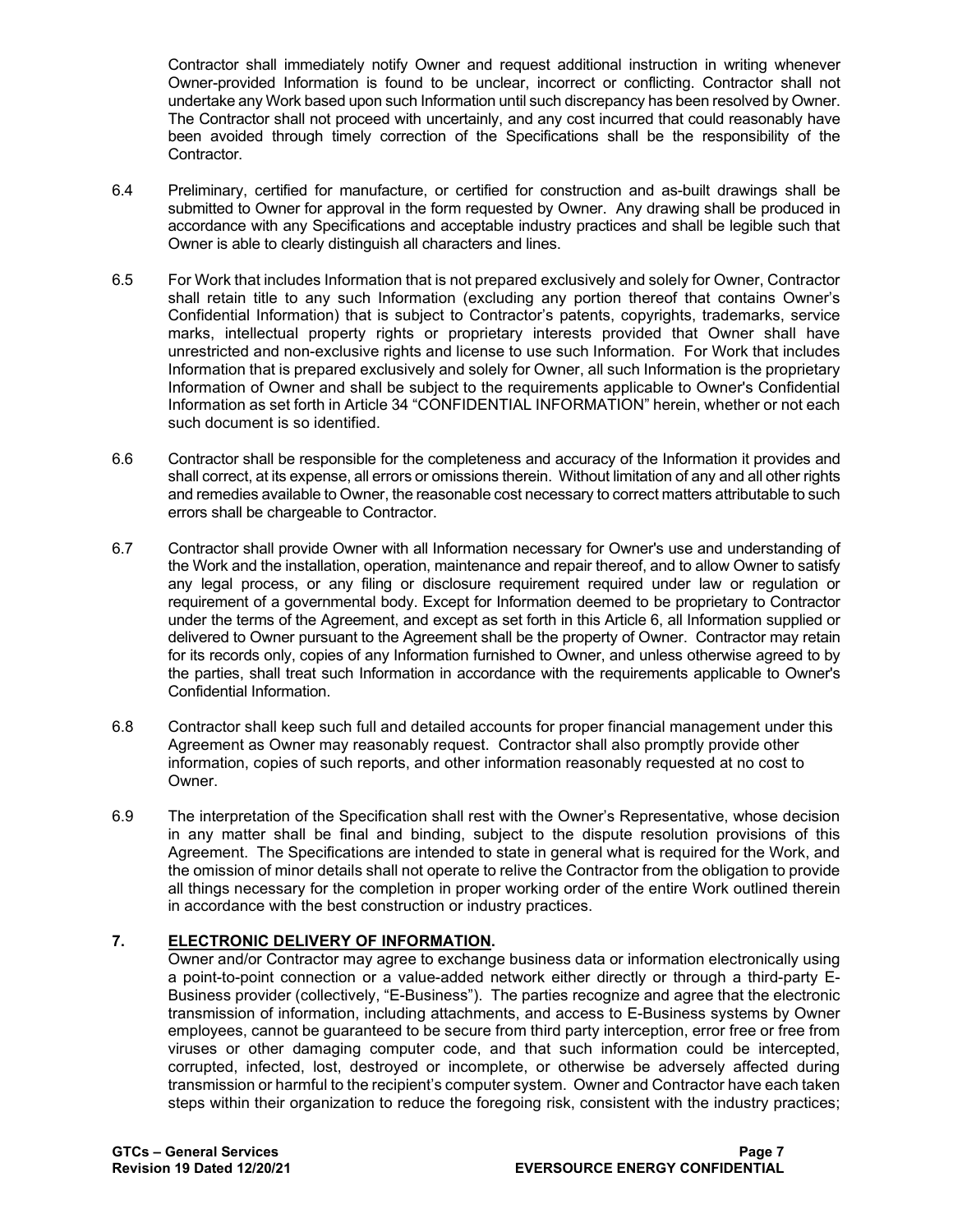however, there can be no assurance that outgoing E-Business is free of the foregoing faults or that engaging in E-Business will not create any harm to electronic systems. If Contractor agrees to transmit information or documents relating to this Agreement using E-Business, Contractor shall be deemed to have accepted and be bound by the terms of this Agreement

# **8. DELAYS.**

Schedule Commitment/Notice of Delay. Time is of the essence with respect to the performance of the Work. Each party shall give the other prompt written notice of any circumstances that may delay performance of the Work including any Force Majeure (as defined in Section 9.1). Contractor shall notify Owner's Representative of any such circumstance orally as soon as possible after such circumstance occurs and in writing within twenty-four (24) hours after the occurrence of such circumstance. Contractor shall record the cause of any resulting delay and the time lost in its reports and in its time sheets and shall submit such reports and time sheets to Owner's Representative.

#### 8.2 Delays in Performance for Reasons Other Than Force Majeure.

- 8.2.1 Owner may at any time request Contractor to delay performance of all or any portion of any Work to be provided under the Agreement. Contractor shall use its best efforts to accommodate such delay. However, if Contractor is unable to accommodate all or a portion of Owner's request, it shall notify Owner in sufficient time for Owner to take alternative measures, including directing Contractor to place the affected Work or portion thereof, including any equipment, materials or supplies, in storage at a site authorized by Owner.
- 8.2.2 RESERVED.
- 8.2.3 If Work or any portion thereof is ready for performance, but performance is delayed beyond the scheduled performance by Owner, the parties will adjust the payment schedule accordingly and for Direct Actual Costs resulting from such delays, use good faith efforts to negotiate a change order to address such costs.
- 8.2.4 Contractor shall use best efforts to complete the Work in accordance with the Work schedule. If the Work falls behind schedule due to acts or omissions of Contractor or any Contractor Resources, Contractor shall, at its sole cost and expense, use its best efforts to restore the Work to schedule, including to placing Contractor Resources on extended working hours, assigning additional resources to the Work, and establishing expedited, priority treatment for the provision of Services, necessary to complete the Work within the time set forth in the Agreement.
- 8.3 Off-Site Delays. If Work at an off-Site facility is delayed by either party, the other party shall be entitled to compensation for its documented direct, actual costs for each such period of delay.
- 8.4 Limitation of Liability for Delay Damages at Site. The parties agree to limit liability for damages incurred by delays at a Site as follows:
	- 8.4.1 At any point after Owner orders Contractor to start the Work, Contractor's delay shall be deemed to commence when the Work location or Work site becomes available for the Contractor's performance of Work but the Contractor, in whole or in part, does not perform the Work, and such delay shall be deemed to cease when the Contractor resumes Work performance in accordance with the Agreement terms. For delays caused by Contractor, Owner shall be compensated for its actual costs to accommodate or mitigate the impact of each Contractor delay.
	- 8.4.2 At any point after Owner orders Contractor to start the Work, Owner's delay shall be deemed to commence when Contractor Resources are able to be present at the Work location and able to perform the Work but are prevented by the Owner from performing such Work and such delay shall be deemed to cease when Owner no longer prevents such performance. In the event of a delay requested by Owner, or a delay caused solely by Owner's negligence, to the extent Contractor has incurred labor costs caused by such delay, Contractor shall be compensated pursuant to Section 8.4.3.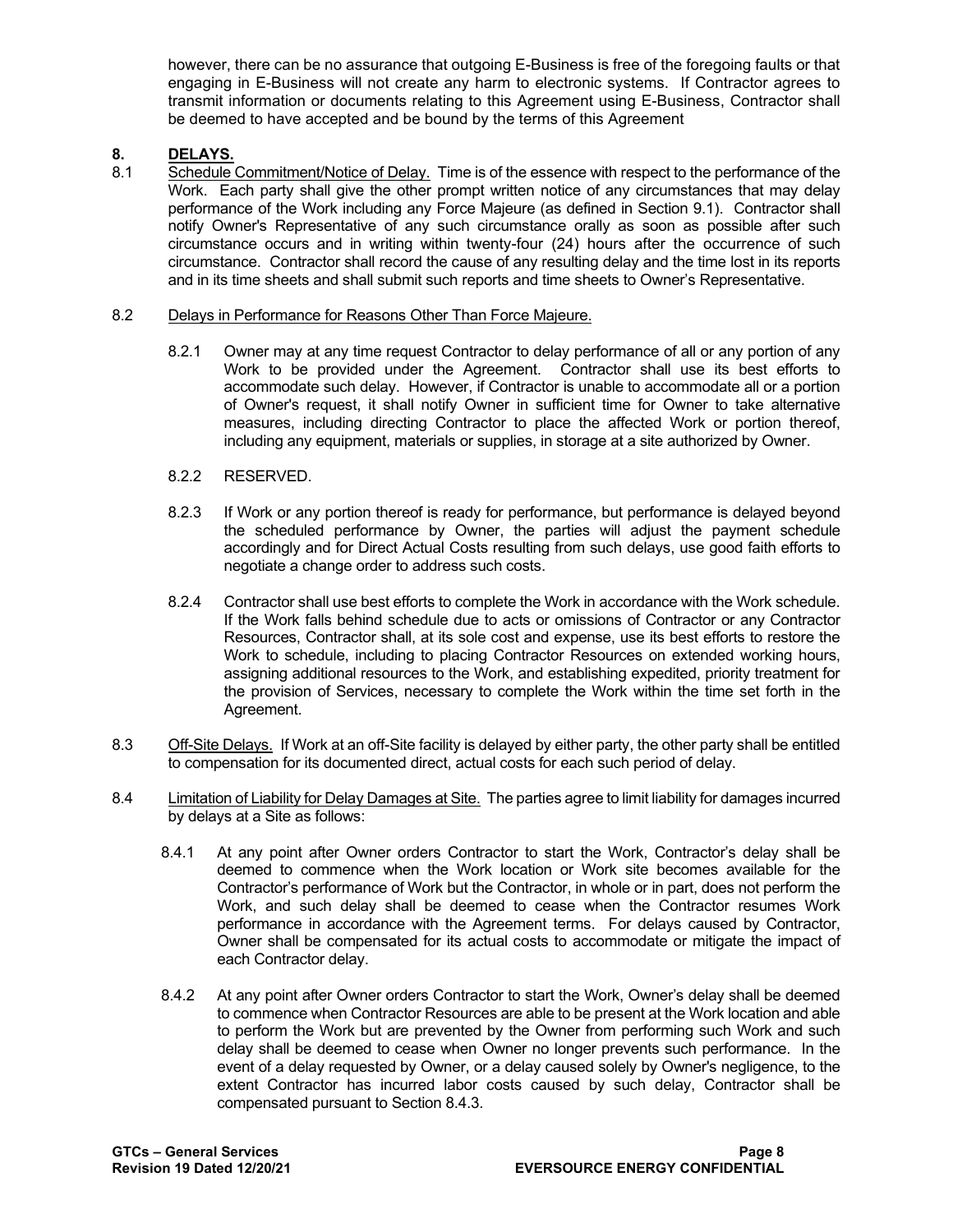- 8.4.3 The duration of delay shall be computed in increments of one (1) hour. Compensation for each party's direct labor costs shall be made only to the extent that a party actually incurs direct labor costs, if any. The delayed party shall use commercially reasonable efforts to minimize the costs it incurs for each delay by rescheduling its activities, redeploying its work force, or by other appropriate action. The parties shall consult at least weekly concerning delays, Contractor shall provide Owner with documentation relating to such delay as requested by Owner, and Owner shall maintain a log of each party's delay. Compensation for delay shall be made at the completion and Acceptance of the Work by determining the total number of hours of delay for each party, and subtracting the lesser number of hours from the greater to establish the party with a delay balance. Contractor shall be compensated for the lesser of (i) its delay balance or (ii) the number of working hours (not to exceed eight (8) hours per day) the Work is delayed beyond the scheduled completion date due to the request of Owner, or the sole negligence of Owner.
- 8.4.4 Contractor shall not be compensated for delay time unless it provides written notice of such delay to Owner within the period specified in this Article.

## <span id="page-8-0"></span>**9. FORCE MAJEURE.**

- 9.1 Neither party shall be liable to the other for loss or damage resulting from any delay or failure of a party to perform its contractual obligations due to conditions or circumstances which are beyond that party's control, including: acts of God; war; acts of a public enemy; riot; civil commotion, sabotage; Federal, state or municipal action, inaction or regulation; strikes or other labor troubles (excluding those involving such party's employees); fire; flood; accidents; epidemics; quarantine restrictions; embargoes; damage to or destruction in whole or in part of office equipment or manufacturing plant, to the extent such facilities are necessary to proper performance of the party's obligations under any Agreement and alternate facilities are not reasonably available; and inability to obtain raw material, labor, fuel or supplies; provided however, that such failure or delay is not caused by that party's failure to satisfy its obligations under the Agreement or could not have been prevented by reasonable precautions taken by the non-performing party or could not reasonably be circumvented by the non-performing party through the use of alternate sources or plans or other means.
- 9.2 Force majeure shall extend the time for Contractor's performance to the extent such condition directly affects completion of Work. Contractor shall use its best efforts to reschedule its Work to mitigate the effect of such condition and to eliminate such condition as soon as possible. If the Work falls behind schedule due to a Force Majeure, Owner may direct Contractor to accelerate the Work by whatever means Owner may deem necessary, including subcontracting Work or working additional hours or shifts, and Owner shall pay Contractor for the agreed Direct Actual Costs incurred by Contractor in connection with any such directed acceleration.
- 9.3 Neither this Article nor any other provision of the Agreement shall excuse the non-performance or delayed performance of Contractor due to any failure of the Contractor to prepare for the Work or commercial impracticability experienced by Contractor, including market changes, increased costs or insufficient money.

## <span id="page-8-1"></span>**10. INSPECTION.**

- 10.1 Contractor shall advise Owner in writing of each location where Work is being performed, or where materials are being stored or prepared for use under the Agreement, in each case, reasonably in advance of conducting such Work to allow Owner to witness or inspect the same. Contractor shall, on behalf of itself and its Subcontractors, provide unrestricted access to such locations for inspection of Work.
- 10.2 Owner shall have the right to inspect the status of all Work at the facilities of Contractor and its Subcontractors, as well as at the Site. Such inspections shall be conducted upon reasonable advance notice to, and during the working hours of Contractor Resources. Such general inspection rights are in addition to, and not in limitation of, any and all inspection and testing rights of Owner set forth in the Agreement. Owner's approval of Work shall in no way reduce or modify Contractor's obligations to meet performance and other requirements of the Agreement. By such approval, Owner in no way assumes any part of Contractor's responsibility for the satisfactory performance of Work.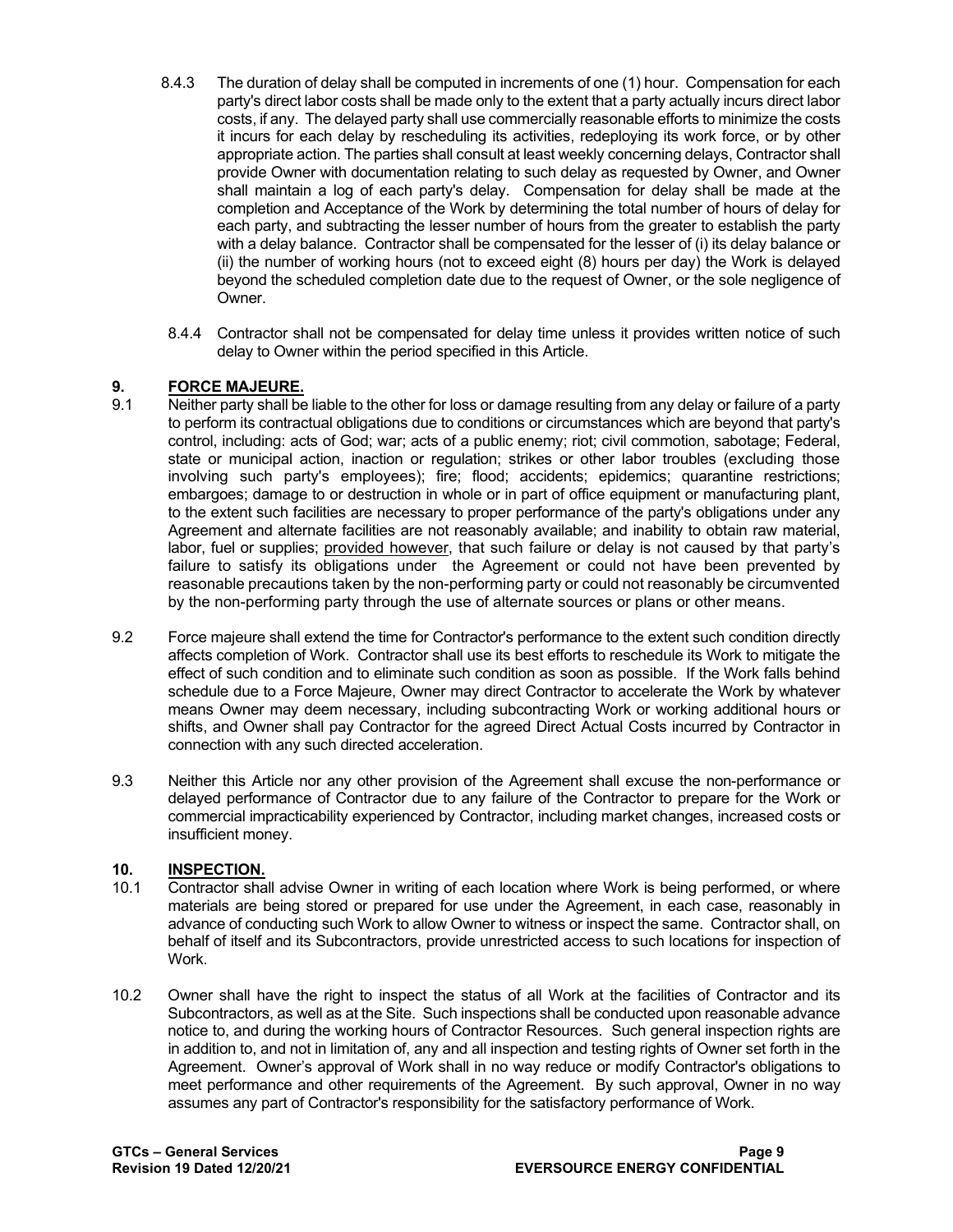#### 10.3 RESERVED

10.4 If any Work should be enclosed without Owner's inspection, Contractor shall, at Owner's request, uncover the Work, allow an inspection and properly restore the Work all at Contractor's expense. Owner's Representative may order reexamination of any Work.

#### <span id="page-9-0"></span>**11. REQUIREMENTS FOR ACCEPTANCE.**

Acceptance of Work shall be conditioned upon Contractor submitting to Owner's Representative the following:

- 11.1 written notice that the Work is ready for final inspection;
- 11.2 properly executed, unconditional waivers or releases of lien from Contractor and all Subcontractors, conditioned upon payment, who provide labor, equipment, materials, or supplies for the Work;
- 11.3 evidence of satisfactory completion of all acceptance testing required under the terms of the Agreement;
- 11.4 all Information required under the Agreement; and
- 11.5 an accounting for all tools, materials, and equipment provided by Owner.

## <span id="page-9-1"></span>**12. PARTIAL COMPLETION AND ACCEPTANCE.**

If at any time prior to Acceptance as referred to in Article 11 "REQUIREMENTS FOR ACCEPTANCE", any portion of the Work has been completed and if Owner determines that such portion of the Work is of value, Owner will, if applicable, issue to Contractor a certificate of partial completion. Upon the issuance of such certificate, or at any time thereafter, Owner may take over and use the portion of the Work described in such certificate and may exclude Contractor therefrom. The issuance of a certificate of partial completion will not release the Contractor or its sureties from any obligations under the Agreement unless such prior use delays the Work or increases its cost. In this event, the Contractor will be entitled to extra compensation or extension of time, or both, as Owner may determine.

#### <span id="page-9-2"></span>**13. SUSPENSION OF WORK.**

Owner may at any time suspend the Work or any part thereof upon oral notice to Contractor. Such oral notice shall be confirmed in writing by Owner. The Work shall be resumed by Contractor promptly after written notice from Owner to Contractor to do so. Owner will make payment for all Work completed and accepted by Owner as of the suspension date, in accordance with the agreed payment rates and milestones.

# <span id="page-9-3"></span>**14. TERMINATION FOR CAUSE.**

- Without prejudice to any other right or remedy Owner may have under the Contract, at law and/or in equity and upon providing written notice of such termination to Contractor, Owner may terminate the Agreement without any liability being owed thereby by Owner to Contractor, in the event of the occurrence of any of the following:
	- 14.1.1 insolvency of Contractor;<br>14.1.2 filing of a voluntary petition
	- 14.1.2 filing of a voluntary petition in bankruptcy by Contractor;<br>14.1.3 filing of an involuntary petition in bankruptcy against Con
	- 14.1.3 filing of an involuntary petition in bankruptcy against Contractor;<br>14.1.4 appointment of a receiver or trustee for Contractor:
	- 14.1.4 appointment of a receiver or trustee for Contractor;<br>14.1.5 execution by Contractor of an assignment or an
	- execution by Contractor of an assignment or any general assignment (other than an assignment undertaken in connection with a financing) for the benefit of creditors;
	- 14.1.6 commencement of any legal proceeding against Contractor that, in Owner's opinion, may interfere with Contractor's ability to perform in accordance with the Agreement; or
	- 14.1.7 Contractor consolidates with, or merges with or into, or transfers all or substantially all of its assets to, another entity and/or sells, assigns or otherwise transfers the Agreement; in each case without Owner's advance written consent.
- 14.2 If Contractor fails to diligently perform the Work in accordance with the Agreement or if Contractor otherwise breaches any of the terms of the Agreement, in addition to Owner rights set forth in Section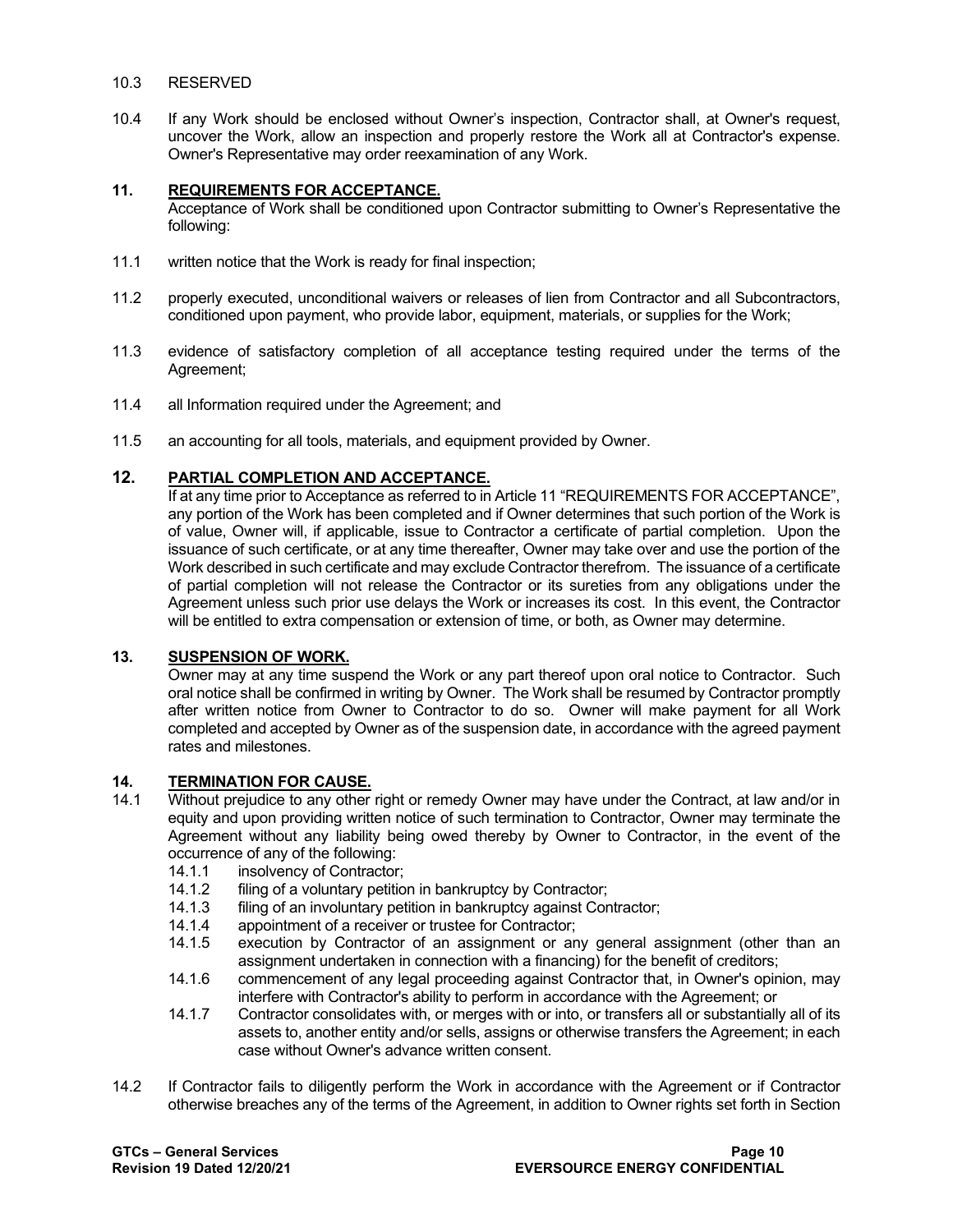14.1 above and Section 25.7 regarding safety or environmental violations, Owner shall have the right without any liability being owed thereby by Owner to Contractor, upon giving Contractor written notice of default and allowing Contractor a period of five (5) Business Days or such other period as may be agreed upon by the parties or as may be determined by Owner to be necessitated by exigent circumstances to remedy such deficiency. In the event such default is not completely remedied, Owner may cancel the Agreement in whole or in part upon giving written notice to Contractor; and complete the Work itself or to have the Work completed by another entity with any additional cost associated therewith being the liability of the Contractor.

- 14.3 Upon receipt of any notice of termination as described in Section 14.1 or Section 14.2 above, Contractor shall immediately cease Work, commence demobilization of any affected Contractor Resources, and, if requested by Owner, promptly remove from the Site all materials and equipment which have not been either fully or partially paid for by Owner. Contractor shall promptly settle the liabilities and claims arising out of the termination of subcontracts and orders.
- 14.4 Contractor shall maintain a written, detailed inventory of all equipment and materials in storage at the Site(s), in route to the Site(s), in storage or manufactured away from the Site(s), and on order from its suppliers and Subcontractors. Upon Owner's written request and to the extent that title has not transferred earlier pursuant to Article 26 "DELIVERY, TITLE AND RISK OF LOSS TO EQUIPMENT AND MATERIALS," Contractor shall promptly transfer title and deliver to Owner completed or partially completed Work and/or contract rights of Contractor relating to the Work for, and Contractor shall execute and deliver such documents and take all such actions as Owner may require for the purpose of vesting in Owner such ownership, rights and benefits of Contractor with respect to the Work.
- 14.5 In the event any termination under this Article 14 is subsequently determined pursuant to the dispute resolution process set forth in Article 39 "DISPUTE RESOLUTION; NEGOTIATION; MEDIATION; ARBITRATION", to have been made without cause, such termination shall be deemed a Termination for Convenience under Article 15 hereof.

#### <span id="page-10-0"></span>**15. TERMINATION FOR CONVENIENCE.**

- 15.1 Owner shall have the right to terminate and/or cancel the Agreement or all or any portion of the Work for any reason, or for Owner's convenience, and at its sole and exclusive discretion, upon at least one (1) day's prior written notice to Contractor specifying when such termination becomes effective. Upon such effective date, Contractor shall immediately cease Work, commence demobilization of any affected Contractor Resources, and, if requested by Owner, promptly remove from the Site all materials and equipment which have not been either fully or partially paid for by Owner. Contractor shall promptly settle the liabilities and claims arising out of the termination of subcontracts and orders and shall use its best efforts to minimize any associated costs. After termination, Contractor shall cooperate with Owner to the fullest extent for the purpose of allowing Owner or its designee to fully perform all functions previously performed by Contractor under the Agreement.
- 15.2 Upon Owner's request and to the extent that title has not transferred earlier pursuant to Article 27, Contractor shall promptly transfer title and deliver to Owner completed or partially completed Work (including Information or other work product related to the Work) and/or contract rights of Contractor relating to the Work for which Owner has made payment, and Contractor shall execute and deliver such documents and take all such actions as Owner may require for the purpose of vesting in Owner such ownership, rights and benefits of Contractor with respect to the Work.
- 15.3 In the event of a termination under this Article 15, except as otherwise expressly agreed to in writing by the parties, Owner shall pay for the Work completed in compliance with the Agreement through the effective date of termination.

# <span id="page-10-1"></span>**16. OWNER'S REPRESENTATIVE STATUS.**

Owner's Representative will perform inspection of the Work and has the authority to stop the Work whenever such stoppage may be necessary to insure the proper execution of the Agreement. He/she also has authority to reject any and all Work that does not conform to the Agreement and to decide questions that arise in the execution of the Work. Owner's Representative will make decisions in writing within a reasonable time on all claims of Contractor and on all other matters relating to the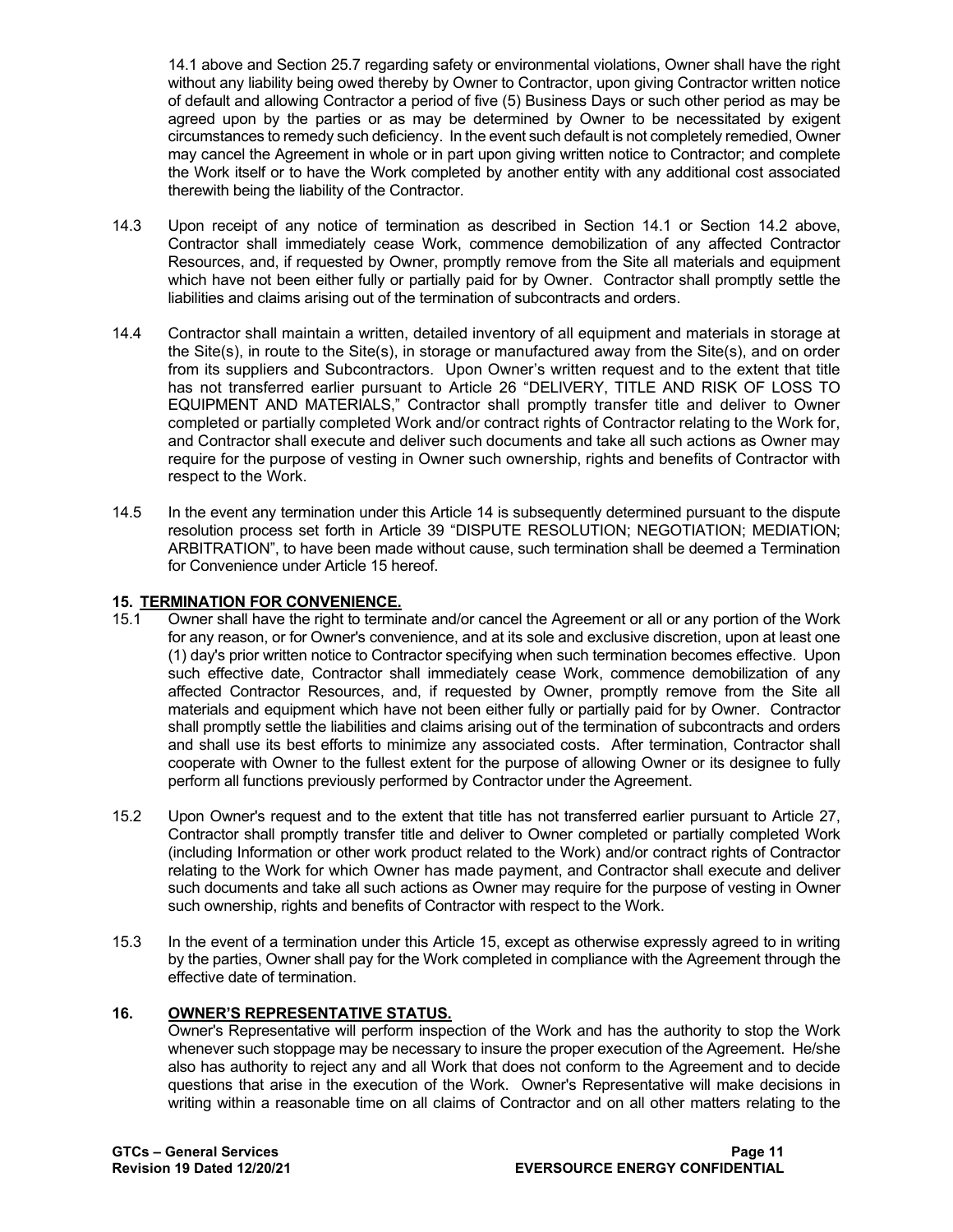execution and progress of the Work or interpretation of the Agreement documents.

# <span id="page-11-0"></span>**17. CONTRACTOR'S SUPERVISORY DUTIES.**

- Prior to commencing any Work, Contractor shall identify to Owner a Contractor's Representative authorized to receive all communications from Owner, provide all approvals or authorizations required from Contractor and act on behalf of Contractor in all matters concerning the Work. Owner reserves the right to require the removal and replacement of Contractor's Representative for any reason.
- 17.2 Contractor shall efficiently and continuously supervise its Contractor Resources required to complete the Work. Contractor shall be fully liable for the acts and omissions of Contractor Resources. Contractor shall provide an adequate and competent supervisory staff throughout the course of the Work.
- 17.3 Contractor shall at all times enforce strict discipline and good order among Contractor Resources, and shall not employ any unfit person or anyone not skilled in the tasks assigned under the Agreement. Owner shall have the right to request Contractor to remove any person determined by Owner to be unqualified or unfit to perform the Work.
- 17.4 In the event Contractor Resources are given access to any of Owner's computer systems or equipment or Owner Information (including without limitation, Owner's Confidential Information). Contractor agrees not to use Owner's systems or equipment or such Owner Information for any purposes other than that contemplated in the Agreement. Contractor further agrees to keep confidential any Information it obtains in the course of performing Work under this Agreement and to utilize data security systems approved by Owner and compliant with Owner's IT Security Requirements and applicable law. Contractor agrees to cause its Contractor Resources to comply with applicable provisions of Owner's IT Security Requirements and policies and applicable laws and regulation.
- 17.5 For any Services to be performed on any Site, within five (5) Business Days of Owner's request, Contractor shall provide to Owner, the names, classifications and job locations of Contractor Resources. Owner shall have the right to request that Contractor remove and replace (at no cost to Owner) any person determined by Owner in its discretion to be unqualified or unfit to perform the Work, in which case Contractor shall do so (including reassignment to work other than for Owner and/or Owner affiliates to the extent allowable under Contractor's labor agreement(s) and Law). Owner's requests and/or reviews concerning any Contractor Resources shall not be construed in any manner as creating any employment, contractual or other relationship between Owner and such person, or otherwise granting Owner control over such person and/or the performance of the related Work.
- 17.6 RESERVED.
- 17.7 **THIS SECTION IS APPLICABLE ONLY TO DISTRIBUTION OR TRANSMISSION SERVICES ON SITES**. In addition to the requirements of Section 17.5, Contractor shall provide to Owner, the names, classifications and job locations of Contractor Resources that were former employees of Owner or any of its affiliates, that Contractor desires to assign to provide Services on behalf of Contractor and/or any Subcontractor at least three (3) business days prior to those Contractor Resources performing any such Services.

## <span id="page-11-1"></span>**18. INDEPENDENT CONTRACTOR.**

Contractor Resources shall perform all Work as independent contractors and shall not be deemed to be the employees or agents of Owner for any purpose whatsoever.

#### <span id="page-11-2"></span>**19. SUBCONTRACTING.**

19.1 Contractor shall provide Owner with notice of any Work that it desires to subcontract along with a list of proposed Subcontractors. Owner shall have the right to refuse any proposed Subcontractor and Contractor shall not enter into any such subcontract with any such Subcontractor as to which Owner has made an objection. Contractor shall not make any substitution of proposed Subcontractors prior to or during the term of this Agreement without prior written approval from Owner. Neither Contractor nor any Subcontractor shall assign any Work under this Agreement without the written consent of Owner.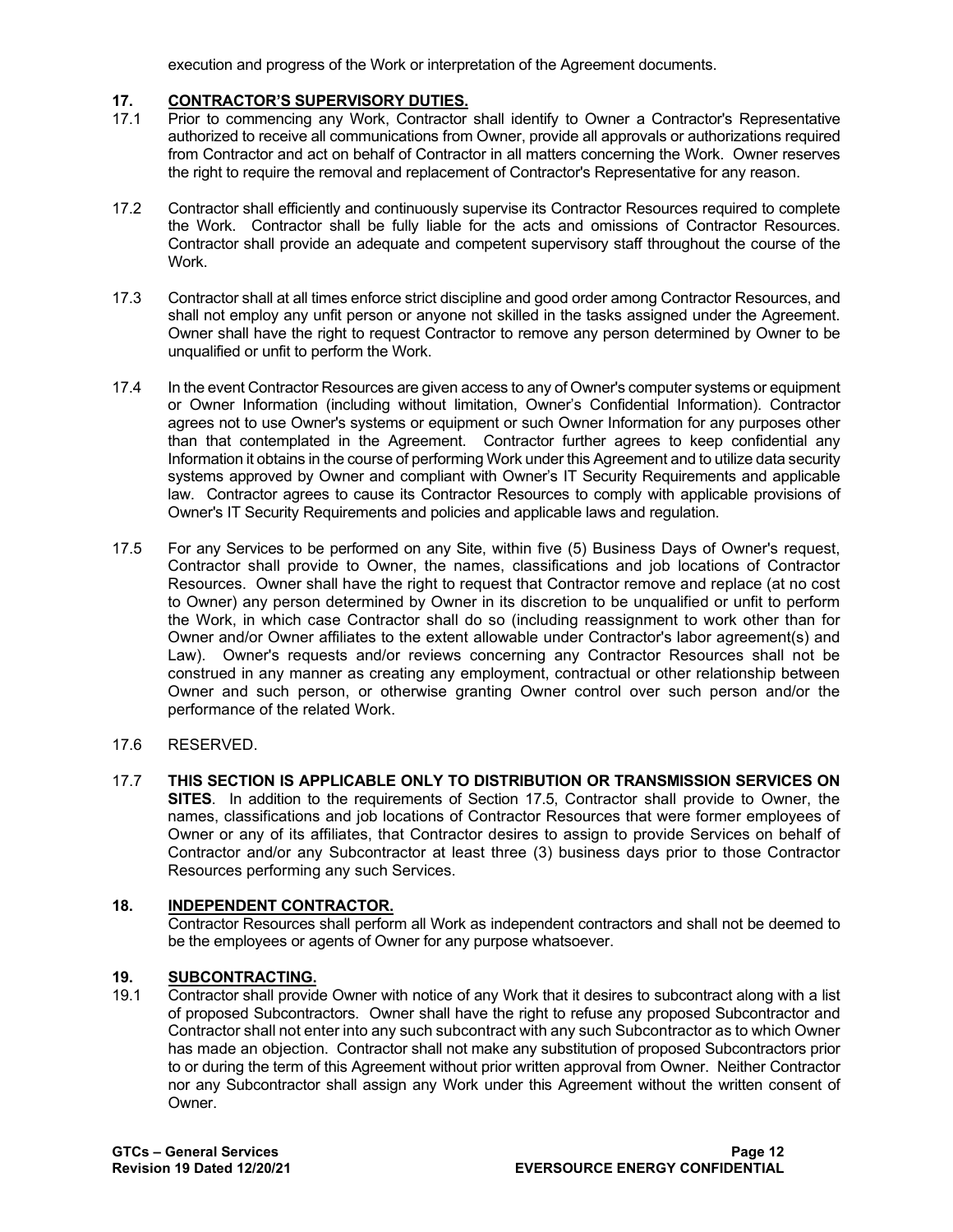- 19.2 Irrespective of Owner's consent or the terms of any agreement between Contractor and any Subcontractor, Contractor shall (a) be fully responsible to Owner for acts and omissions of Contractor Resources; (b) remain fully responsible for the full and faithful performance of the Agreement; (c) direct and control the activities of all Contractor Resources; (d) remain fully bound by all terms and conditions of the Agreement including all requirements for indemnity and warranty. Contractor shall include all Agreement provisions related to any subcontracted Work in the written agreement between Contractor and such Subcontractor for such Work, including warranty, insurance, audit and indemnity provisions. Contractor shall be responsible for the satisfaction of all contractual and legal obligations to such subcontractor and supplier.
- 19.3 Owner shall have the right to request that Contractor terminate any subcontract and remove any Contractor Resources determined by Owner, in its sole discretion, to be unqualified or unfit to perform the Work or any portion thereof.
- 19.4 Nothing contained in the Agreement documents shall create any direct contractual relation between any Subcontractor and Owner.
- 19.5 Contractor shall not allow access to the Site(s) or any portion thereof under the control of the Contractor by any person not acting under the direction and control of Contractor, other than Owner, the Owner's Representative, other authorized representatives of Owner, other contractors engaged by Owner and governmental authorities.
- 19.6 RESERVED.

# <span id="page-12-0"></span>20. **COMPLIANCE.**<br>20.1 Contractor and

- 20.1 Contractor and Contractor Resources shall comply with all laws, regulations and requirements applicable to the Work, including international, federal, state and local laws, and the laws applicable to any location where any Work is to be performed, constructed, manufactured, stored or delivered. Such compliance shall include environmental, human rights, labor, employment, non-discrimination and anti-corruption laws (including the Foreign Corrupt Practices Act), and all applicable maritime, customs, export, and import laws, requirements, rules and regulations, and the applicable laws, requirements, rules and regulations of the country of origin or destination, any intermediate country, and the United States in the performance of the Work. The country of any location where Work is to be performed, whether it is the country of origin or destination or any intermediate country must be a member of the International Labour Organization (ILO). The costs of such compliance with the foregoing requirements shall be borne exclusively by Contractor and Contractor shall defend, indemnify, and hold Owner harmless from any liabilities, damages, fines, penalties and costs arising from Contractor's noncompliance with this Article 20.
- 20.2 Contractor and Contractor Resources shall comply with Owner's requirements, procedures, and policies including without limitation those found in the Exhibits hereto, and as additionally incorporated by reference in the Order or Agreement documents and/or issued in connection with the Work and as in effect from time to time.
- 20.3 **THIS SECTION IS APPLICABLE TO WORK PERFORMED PURSUANT TO A FEDERAL GOVERNMENT CONTRACT OR FEDERALLY FUNDED CONTRACT:** In connection with its performance of Work pursuant to a federal government contract or federally funded contract, in addition to all other legal compliance obligations, Contractor shall comply with all laws and regulations specific to and applicable to such contracts, including without limitation, regulations and laws regarding employment and non-discrimination, Executive Order 11246 and the regulations issued pursuant thereto (generally Part 60-1 of Title 41 of the Code of Federal Regulations), unless exempted by said regulations. **The Equal Opportunity Clause set forth in 41 CFR Section 60 1.4(a)), is hereby incorporated by reference. This contractor and subcontractor shall abide by the requirements of 41 CFR 60-300.5(a). This regulation prohibits discrimination against qualified protected veterans and requires affirmative action by covered prime contractors and subcontractors to employ and advance in employment qualified protected veterans. This contractor and subcontractor shall abide by the requirements of 41CFR 60-741.5(a). This regulation prohibits discrimination against qualified individuals on the basis of disability and**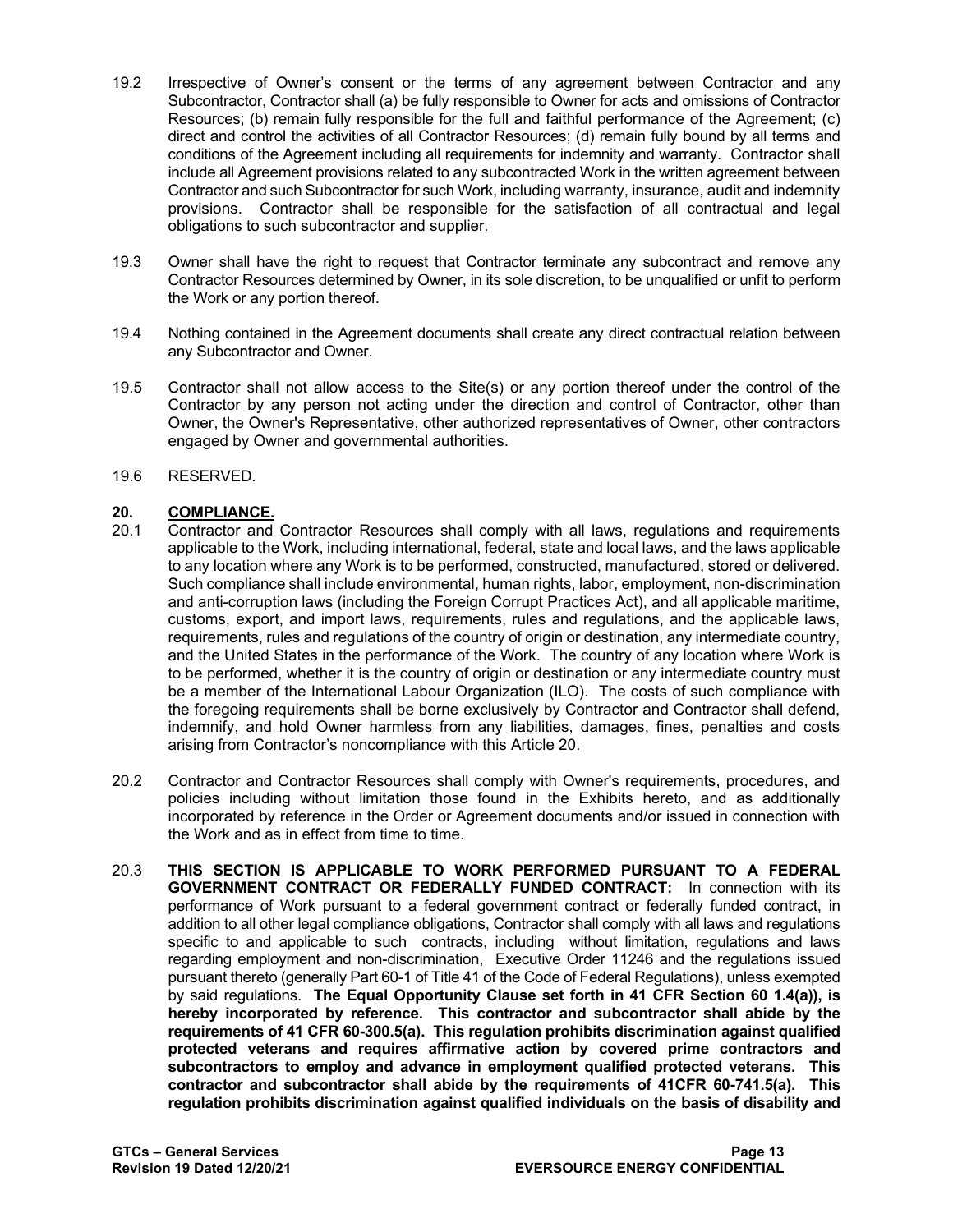**requires affirmative action by covered prime contractors and subcontractors to employ and advance in employment qualified individuals with disabilities**. Contractor and all of its Subcontractors shall comply with the provisions and regulations pertaining to nondiscrimination and affirmative action in employment (41 CFR Sections 60 1.4, 1.40, 1.41 and 1.42), and the filing of Standard Form 100 (EEO 1). Contractor certifies, in accordance with the requirements of 41 CFR Section 60 1.8), that its facilities for employees are not segregated. Further, Contractor will comply with the provisions of (unless exempted from) the notice posting requirements of Executive Order 13496 set forth in 29 CFR Part 471, Appendix A to subpart A, which is incorporated herein by reference.

- 20.4 Code of Business Conduct Because Owner places such a high priority on ethical and legal conduct, Owner requires all Contractors and their Contractor Resources to read, understand and comply with Owner's Supplier Code of Business Conduct, available on the Eversource.com website. Owner values its relationships with its suppliers and contractors and shares the following core values with contractors and suppliers wanting to conduct business with Owner: 1) Maintain and adhere to the highest ethical standards; 2) Comply with all federal, state and local laws and regulations, as well as all of Owner's policies and procedures. including this Code; 3) Embed safety in every aspect of work performed; 4) Foster a diverse and inclusive work environment that ensures everyone is treated with respect and dignity 5) Avoid any and all conflicts of interest, and the appearance of such; and 6) Keep property, resources and information secure, and keep confidential Owner's customer, employee and shareholder information. Contractor's failure to conduct business in a manner that meets these standards could result in a termination of the Agreement under Section 14.2.
- 20.5 For all Equipment and Services supplied by Contractor and used for Owner's high and medium impact Bulk Electric Systems (BES) and Cyber Systems as described in North American Electric Reliability Corporation (NERC) CIP Reliability Standards, including, without limitation CIP-013, Contractor shall comply with Owner's Supply Chain Cyber Security Risk Management Program requirements as set forth in the Contractor CIP Compliance Agreement, incorporated by reference if applicable to such Equipment and Services.

## <span id="page-13-0"></span>**21. SITE REQUIREMENTS.**

- 21.1 For all Work to be performed at a Site, Contractor Resources shall comply with Owner's requirements, procedures, and policies and training requirements, including those relating to safety, security, environmental practices and access authorization, currently in effect, copies of which are available upon request.
- 21.2 Owner shall have the right to place its forces or any other contractor's forces at the Site to perform work not included in the Agreement. All Work performed by Contractor shall be undertaken in full cooperation with Owner's personnel or the personnel of other contractors at the Site, in order to achieve the least possible interference with the continuity and efficiency of all Owner's interests or activities at the Site. Contractor's forces shall work in harmony with all such other forces, and in accordance with Owner's schedules.
- 21.3 Contractor represents that prior to commencing Work it has advised its forces of Owner's requirements, procedures and policies; satisfied the applicable training requirements; and conducted such inspections and made such inquiries as it deems necessary concerning the conditions at each Site which might affect Contractor's execution and completion of the Work. Contractor agrees and acknowledges that Information provided by Owner concerning Site conditions has been used for reference only and shall not be claimed to relieve Contractor from its obligation to independently assess the requirements of the Work.
- 21.4 Contractor shall plan and execute the Work in such a way to avoid any unscheduled interruption of utility service.
- 21.5 The Contractor shall use only the established roads for the performance of the Work, and any such temporary roads approved by Owner and necessary for Work. When necessary to cross curbing,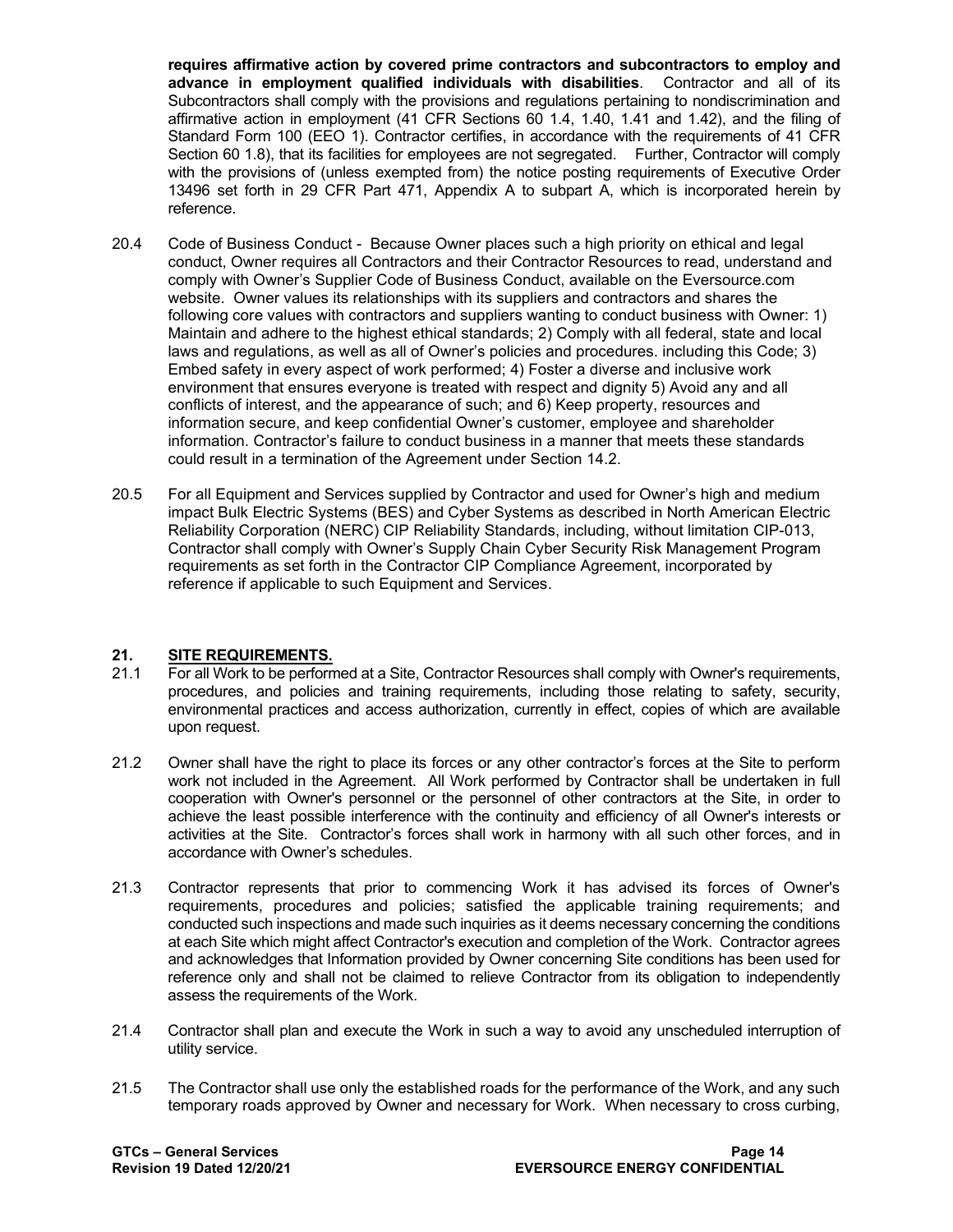sidewalks or similar features, they must be properly protected, and if damaged, shall be restored to previous condition at Contractor's expense.

#### <span id="page-14-0"></span>**22. INCIDENTAL MATERIALS AND CONSUMABLES.**

Unless expressly set forth in the applicable Specifications, Contractor will use its facilities, tools and equipment, in its discretion, necessary to perform the Work (other than Equipment purchased by Owner) and Owner will have no right to use such tools, equipment or facilities and Contractor may substitute comparable tools, equipment and facilities for completion of the Work (but not components or materials of Equipment or Equipment purchased by Owner) provided that at all times, Contractor shall meet the Specifications and all Agreement requirements. Contractor, at its sole expense and prior to delivering consumables or materials incidental to performance of Work at the Site, shall inspect or test such consumables or materials to ensure compliance with the Agreement, including the Specifications.

# <span id="page-14-1"></span>**23. HAZARDOUS MATERIALS.**

- 23.1 Contractor shall provide to Owner's Representative or designee a written description of and purpose for the use of any products or processes in the Work that are Hazardous Materials or may result in the generation of Hazardous Materials. Such written submission must identify, prior to the start of the Work and to the satisfaction of Owner's Representative or designee, the practices used to minimize such generation and demonstrate that it has taken all possible steps to eliminate or reduce to the maximum extent possible such generation.
- 23.2 Contractor shall ensure the environmentally responsible management of any Hazardous Materials included in or resulting from the Work. In performing the Work, Contractor shall comply fully with all Environmental Laws. Contractor is solely responsible for the proper identification and labeling, documentation, handling, storage, minimization, processing and recycling of any and all such Hazardous Materials. Unless otherwise indicated, Contractor shall be responsible for manifesting, transporting and removing from Site any and all Hazardous Materials. Contractor shall be liable for any and all costs incurred by Owner, at Owner's sole discretion, for the storage, handling, processing, removal and disposal thereof.
- 23.3 Contractor shall defend and indemnify Owner, its parent, affiliates and its and their employees, agents, officers and directors and hold it and them harmless from any and all damages, claims, demands, or suits of any kind for injury to persons, including death, and damage to property suffered by any person (including Contractor Resources) or by any firm or corporation arising out of, or claimed to have arisen out of, any acts or omissions of Contractor and Contractor Resources related to or involving Hazardous Materials generated during the course of the Work or brought to the Site by the Contractor or Contractor Resources. This indemnification shall include any liability or claims related to the storage, handling, processing, release, or removal from Site of any such Hazardous Materials by Contractor, Contractor Resources, transporters, recyclers, or any treatment, storage or disposal facility used by Contractor or such other persons. Further, this indemnification shall include liability for any and all costs or penalties (including legal, attorney, administrative, or regulatory fees and expenses) incurred or imposed as a result of actions pursued by federal, state or local governments or agencies related, in any way whatsoever, to the management of such Hazardous Materials.
- 23.4 Contractor agrees to use the EPA identification number assigned to the Site at which Contractor is working. The use of such EPA number shall not constitute assumption of environmental liability by Owner. In the event Owner has no EPA number for the Site in question, Contractor shall apply for a temporary number.
- 23.5 No chemical consumable product may be delivered to any Site without prior written approval by the Owner's Representative or designee in the manner provided in the first paragraph of this Article 23. As a condition precedent to such pre-approval, Contractor shall identify to Owner's Representative any and all chemical consumable products that will be used in performing the Work or are listed on the Site's approved Chemical Consumables Products List. Such identification shall include a copy of the product's Material Safety Data Sheet (MSDS), the specific use and location of use, and the expected quantity that will be required to perform the Work. Owner's consideration of Contractor's request shall involve the products' health and safety hazards, environmental and fire hazards, potential for degrading Owner's systems or components, potential for creating Hazardous Materials, and availability of suitable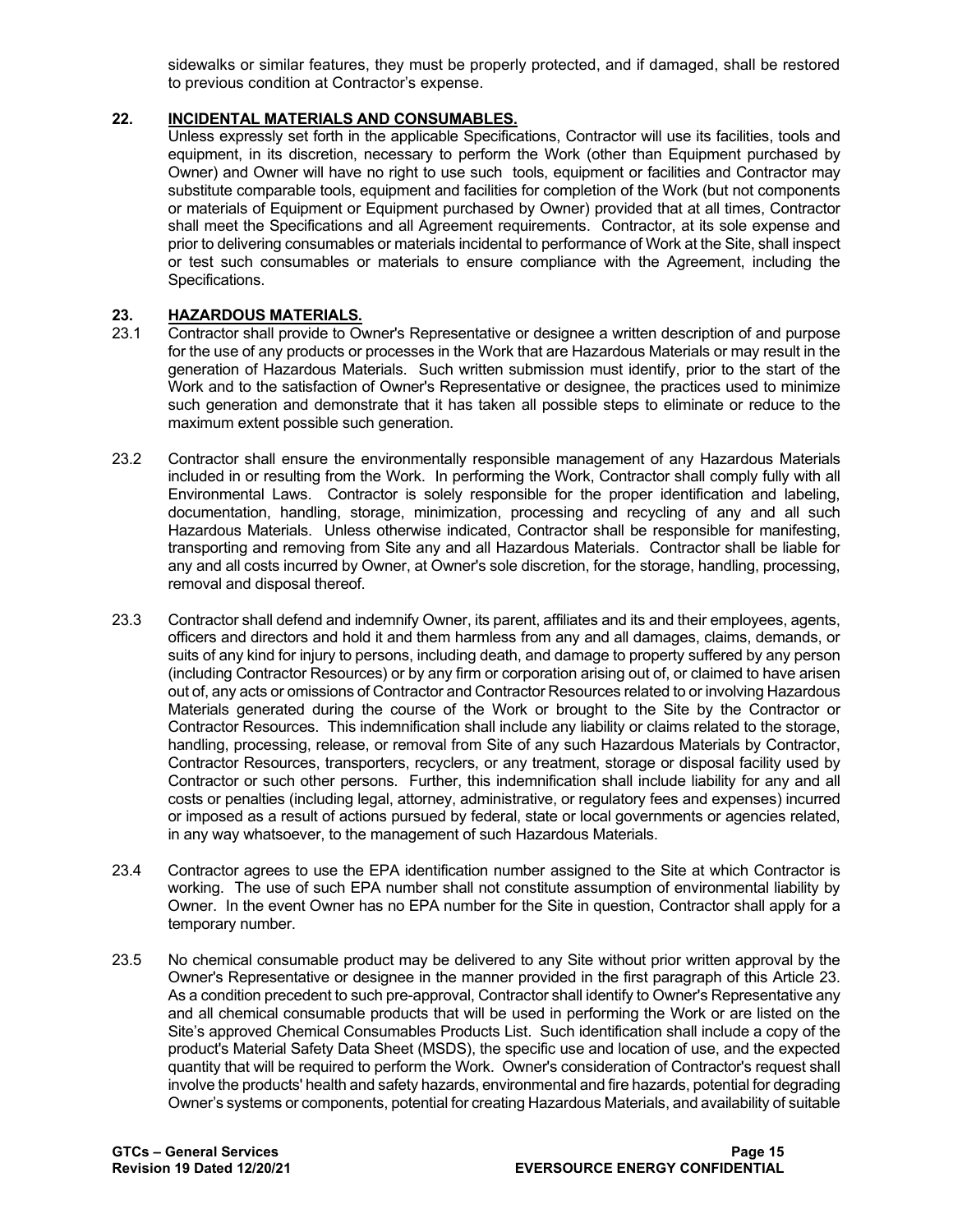alternatives. A substitute product may only be used following the receipt of express written permission by the Owner's Representative. Contractor is solely responsible for any costs or expenses incurred by Owner as a result of Contractor's use of a product that has not been specifically authorized.

23.6 Following completion of the Work, Contractor shall identify to Owner's Representative all materials or waste that it reasonably believes constitute Hazardous Materials. Final classification of such waste shall be at the sole discretion of Owner's Representative. Unless directed otherwise by Owner, Contractor shall promptly remove any and all equipment and consumables from the Site. In the event that Contractor fails to complete such removal in a timely fashion following completion of the Work, Owner may, at its sole discretion, retain any such material as property of Owner or arrange for its removal at the sole expense of Contractor. Such expenses to be borne by Contractor include the costs of laboratory testing, storage fees, processing, treatment, transportation, recycling, and disposal. The manifesting, transportation and removing from Site of any and all Hazardous Materials shall be affected by Contractor, at Contractor's sole cost and expense.

## <span id="page-15-0"></span>**24. RESERVED**

## <span id="page-15-1"></span>**25. SAFETY PRACTICES. SECURITY, PROTECTION OF THE PUBLIC, WORK AND PROPERTY.**

- 25.1. Contractor and Contractor Resources shall be instructed, familiar with and required to follow safety rules and regulations applicable to the Work being performed and comply with (1) all Owner policies and procedures (available upon request) applicable to the Work, and any addenda revisions or updates thereto; and; (2) those policies and procedures referenced in the Agreement or Order. Contractor shall coordinate site specific Personal Protective Equipment (PPE), arc flash protection and FR clothing requirements with the Owner. Contractor shall have the sole responsibility to see that such persons are so informed, properly trained and that safety practices are followed.
- 25.2. Contractor shall establish and maintain safeguards, controls, work rules, or other measures to protect the Equipment, and/or the Owner's property that is placed under Contractor's control, from damage, harm, or sabotage for the entire time during the performance of the Work until Final Acceptance. Contractor shall fully comply with any applicable Owner Site rules. For all Work to be performed at a Site, Contractor Resources shall comply with Owner's requirements, standards, procedures, and policies and training requirements, including those relating to safety, security, environmental practices and access authorization, currently in effect, copies of which are available upon request or may be available electronically, through an Owner web-site. Contractor shall conduct safety briefings and job hazard assessments. Upon Owner's request, Contractor shall provide documentation, confirming Contractor's compliance with this Article 25, including OSHA logs, qualification requirements and training certifications, licenses and detailed job safety and hazard assessment job plans, and reports of accidents involving Contractor Resources during the performance of the Work on Owner's Site.
- 25.3. While performing all Work, Contractor shall, and shall ensure that Contractor Resources strictly observe and fully comply with all federal, state, and local safety laws, rules and regulations applicable to the Work and/or the Site Contractor shall provide and maintain all necessary precautions for the protection and safety of the public. It shall continuously take all necessary precautions to protect Owner's property from injury or loss arising in connection with the Agreement. In addition, when performing Work in close proximity to Owner's employees, Owner's safety rules shall be applicable.
- 25.4. Contractor shall train all Contractor Resources who carry out Work in the vicinity of energized conductors and equipment, in approved methods of artificial resuscitation, before such persons begin any Work.
- 25.5. Except with respect to Hazardous Materials, for which the provision of MSDS is required, pursuant to Article 23 "HAZARDOUS MATERIALS", upon Owner request, Contractor shall furnish to Owner's Representative Material Safety Data Sheets (MSDS) for any other product intended for use with the Work and make copies of such MSDS available to Owner at the Site or other mutually agreed upon location. No product for which an MSDS submittal has been requested shall be used until the MSDS has been reviewed by Owner.
- 25.6. For any Work that takes place at Owner facilities, Contractor shall comply with Owner's security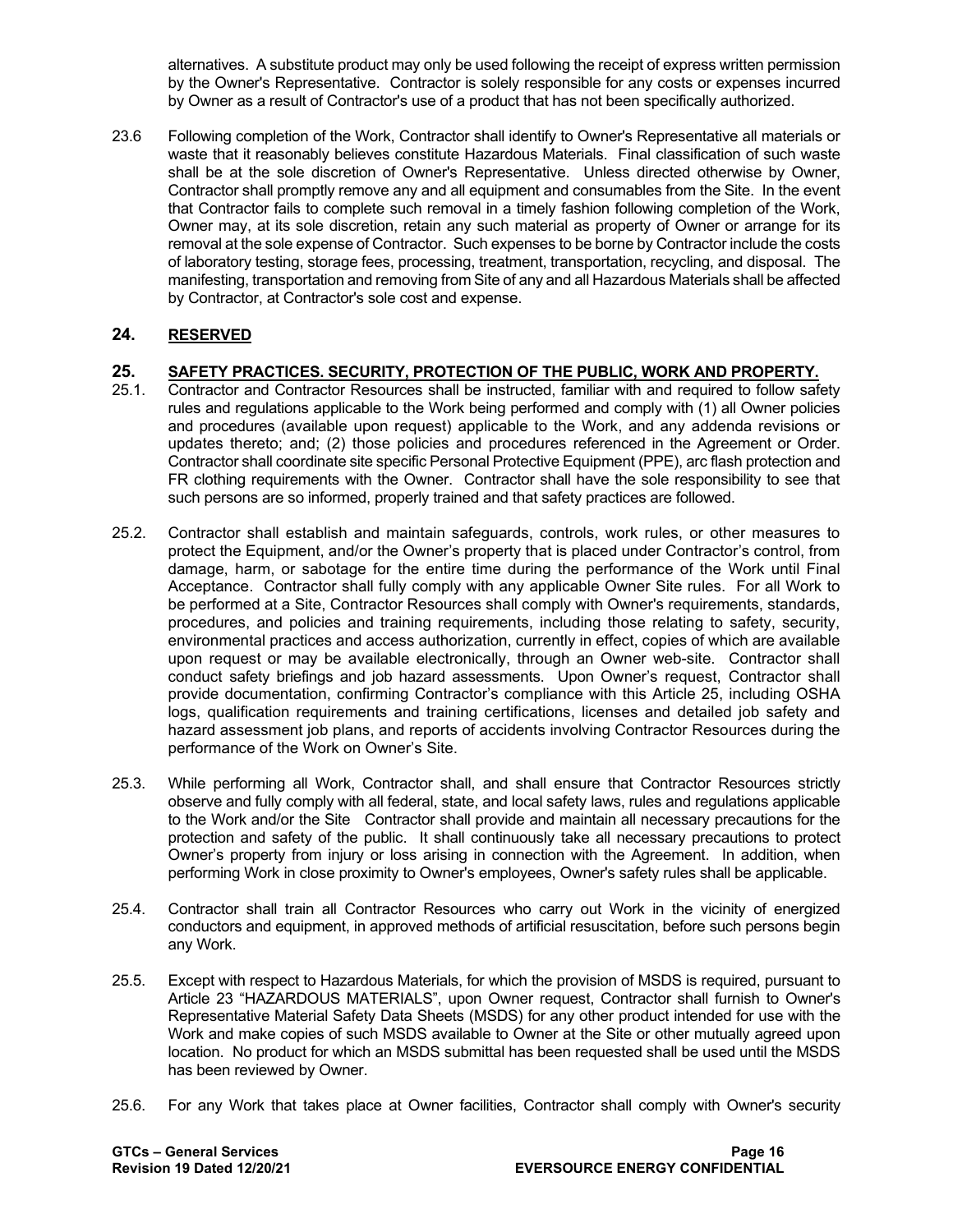requirements then in effect. Contractor Resources shall strictly adhere to the security regulations and obey the directions of Owner's security personnel. Contractor shall develop and, after review and approval by Owner, implement a security program to account for and protect all tools and equipment under its sole and exclusive care, custody and control in the performance of the Work. Owner shall not be liable to Contractor for loss of or damage to such tools or equipment.

25.7. Owner may immediately suspend or terminate all or any portion of the Work, without any added cost to Owner, and with no adjustments made to the schedule for the Work, if Owner determines that any safety or environmental violations have occurred, including conditions that could result in injury to any individual or damage to property or to the environment.

## 25.8. RESERVED.

- 25.9. In the event that Owner personnel observe and/or determine that a portion of Contractor's Work has been performed in nonconformance with the Agreement and if the continued existence of that portion of the Work in its then current state poses a threat of property damage or bodily injury to Owner, Owner personnel, other persons or the public, Owner shall have the right to correct the nonconforming Work or place the nonconforming Work in a safe condition. Owner shall notify Contractor verbally as soon as possible after discovering the nonconforming Work. Owner shall confirm the observation in writing within seven (7) days. If Owner has not yet paid for the Work, Owner may deduct the costs of affecting such repair from the outstanding amount due for the Work. If Owner has already paid for the Work, Contractor shall reimburse Owner for Owner's Direct Actual Costs for such repair. Contractor shall make good any damage resulting from lack of protective precautions. It shall adequately protect adjacent private and public property.
- 25.10. Contractor shall exercise the utmost care and shall carry on all activities under the supervision of properly qualified Contractor Resources. In the event of an emergency affecting the safety of the public, the Work, or property, or in the event of a release of Hazardous Materials Contractor shall as soon as reasonably practicable but in no event later than four (4) hours from the occurrence, notify Owner of the occurrence and details of such events. Contractor is hereby permitted to act at its own discretion to prevent such threatened loss or injury without special instructions or authorization from Owner's Representative except in the event of a release of Hazardous Materials. Any compensation claimed by Contractor on account of emergency work shall be determined by agreement or by arbitration.

#### 25.11. RESERVED.

- 25.12. Contractor shall have obtained identity verification, criminal background checks (federal, state and county checks for prior 7 years) and drug tests for all Contractor Resources prior to using such Contractor Resources to perform Work at customer facilities or Owner Sites. Contractor shall not assign Work to Contractor Resources that have any record of convictions (including any record since employment with Contractor) for any felonies and misdemeanors involving violence, sexual offense, drugs, theft, computer crimes or identity theft, or otherwise present a risk of injury to any individual or damage to or loss of property.
- 25.13. For any serious safety incident that (1) occurs during any work that is under Contractor's supervision at any of Contractor's work locations, (2) is required to be reported to OSHA and (3) results in either a fatality of any employee of, or hospitalization of one (1) or more employees of, Contractor or a subcontractor to Contractor, Contractor shall notify Owner within five (5) Days after such safety incident.

## <span id="page-16-0"></span>**26. DELIVERY, TITLE AND RISK OF LOSS TO EQUIPMENT AND MATERIALS**

26.1 Except as otherwise specified in the Agreement, delivery of any equipment and materials to be purchased by the Owner shall be F.B.O. Destination. Whenever Contractor provides equipment that will not be subject to further work by Contractor, title and risk of loss shall pass to Owner upon the delivery of the equipment F.O.B. Destination set forth in the Agreement and Acceptance. Except as otherwise expressly agreed to by the parties in writing in the Agreement Owner shall not pay any amount for transportation or packing.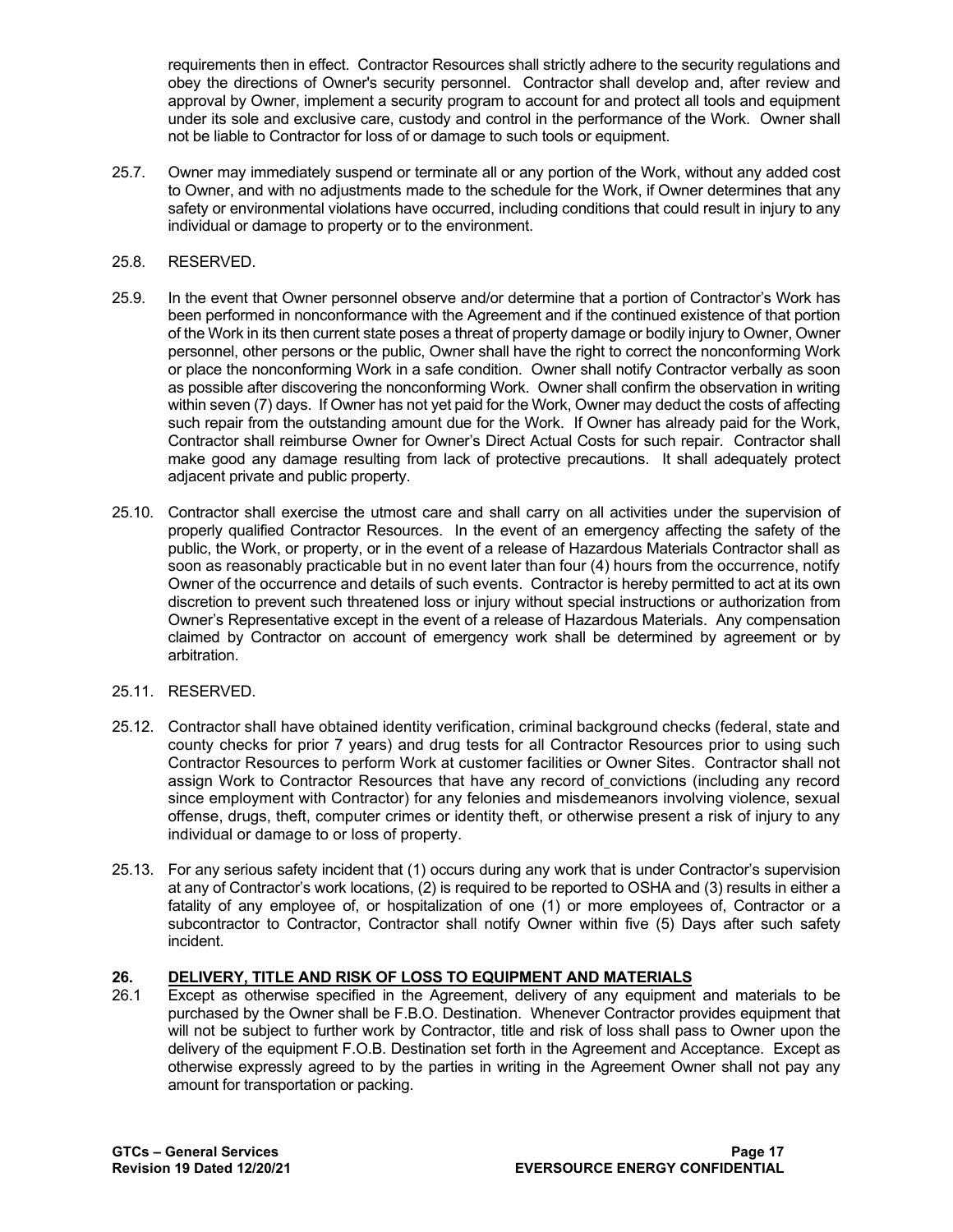- 26.2 Except as provided for in Section 26.1 above, title to all equipment and materials supplied by Contractor shall pass upon Acceptance of Work by Owner.
- 26.3 Title to all materials to be removed by Contractor shall pass to Contractor upon the loading of the materials into the containers supplied by Contractor or onto Contractor's truck, whichever occurs first. For purposes of this Section 26.3, the term Contractor shall include any Subcontractor performing Work under the Agreement.

#### 26.4 RESERVED

26.5 Contractor shall deliver the equipment and materials purchased by Owner to the location stated in the Agreement in accordance with the delivery dates and any schedule of performance provided in the Agreement, time being of the essence for each such delivery for which a date or a length of time is fixed for delivery.

## <span id="page-17-0"></span>**27. CLEANUP.**

For Work performed at any Site, Contractor shall at all times keep the Site free from accumulations of waste material or rubbish. Unless otherwise directed by Owner or except for Scrap, or material to be retained by Owner pursuant to Article 29 "MATERIALS", Contractor shall remove at its sole cost and expense from the Site and from all public and private property all temporary structures, rubbish and waste materials resulting from its operations. This requirement shall not apply to property that the Owner expressly grants its permission to be used for permanent disposal of rubbish or waste materials, provided such disposal is carried out by the Contractor in accordance with any and all conditions under which such permission is granted.

## <span id="page-17-1"></span>**28. SCRAP.**

Unless otherwise expressly provided in the Agreement documents, at least five (5) business days prior to the commencement of the Work, Contractor shall notify the Owner's Representative of any Scrap to be generated from the Work and request direction regarding storage or disposal of such Scrap. Contractor shall comply with directions regarding Scrap disposal or storage provided by Owner's Representative. Except with respect to Scrap that Owner expressly directs Contractor to dispose of or otherwise take title to and manage, Owner shall retain title in all Scrap; provided, however, that Contractor shall bear risk of loss for Scrap that Owner wishes to retain until Contractor delivers such Scrap to the point of storage designated by Owner.

#### <span id="page-17-2"></span>**29. MATERIALS.**

Contractor shall exercise reasonable care in the receipt, storage, handling, and installation of all materials, whether supplied by Owner, by Contractor, or by another contractor. All excess material supplied by or charged to Owner shall be handled and managed as directed by Owner.

## <span id="page-17-3"></span>**30. REMOVAL OF EQUIPMENT.**

Except as required to comply with the directions of Owner or Contractor's surety upon takeover of the Work, Contractor shall promptly remove all Contractor provided equipment, materials and supplies from the Site upon completion or termination of the Agreement subject to requirements set forth in Article 27 "CLEANUP". If Contractor fails to complete such removal within fifteen (15) days after notice from Owner, Owner may elect (i) to retain all or any portion of such remaining equipment, materials and supplies as its property, or (ii) to remove and dispose of all or any portion of such items at the expense of Contractor.

## <span id="page-17-4"></span>**31. INSURANCE BY CONTRACTOR.**

As a condition to undertaking the Work, Contractor shall acquire, at its sole cost and expense, the following insurance coverage (or equivalent) from insurers with an A.M. Best rating of A- or better, with the indicated amounts and shall maintain such required insurance coverages during all Work and until the date of final payment under the Agreement or Acceptance of all Work under the Contract, unless a longer period is specified below:

31.1 Workers' Compensation in the amounts mandated by law (statutory coverage) and Employers Liability Insurance with limits of not less than \$1,000,000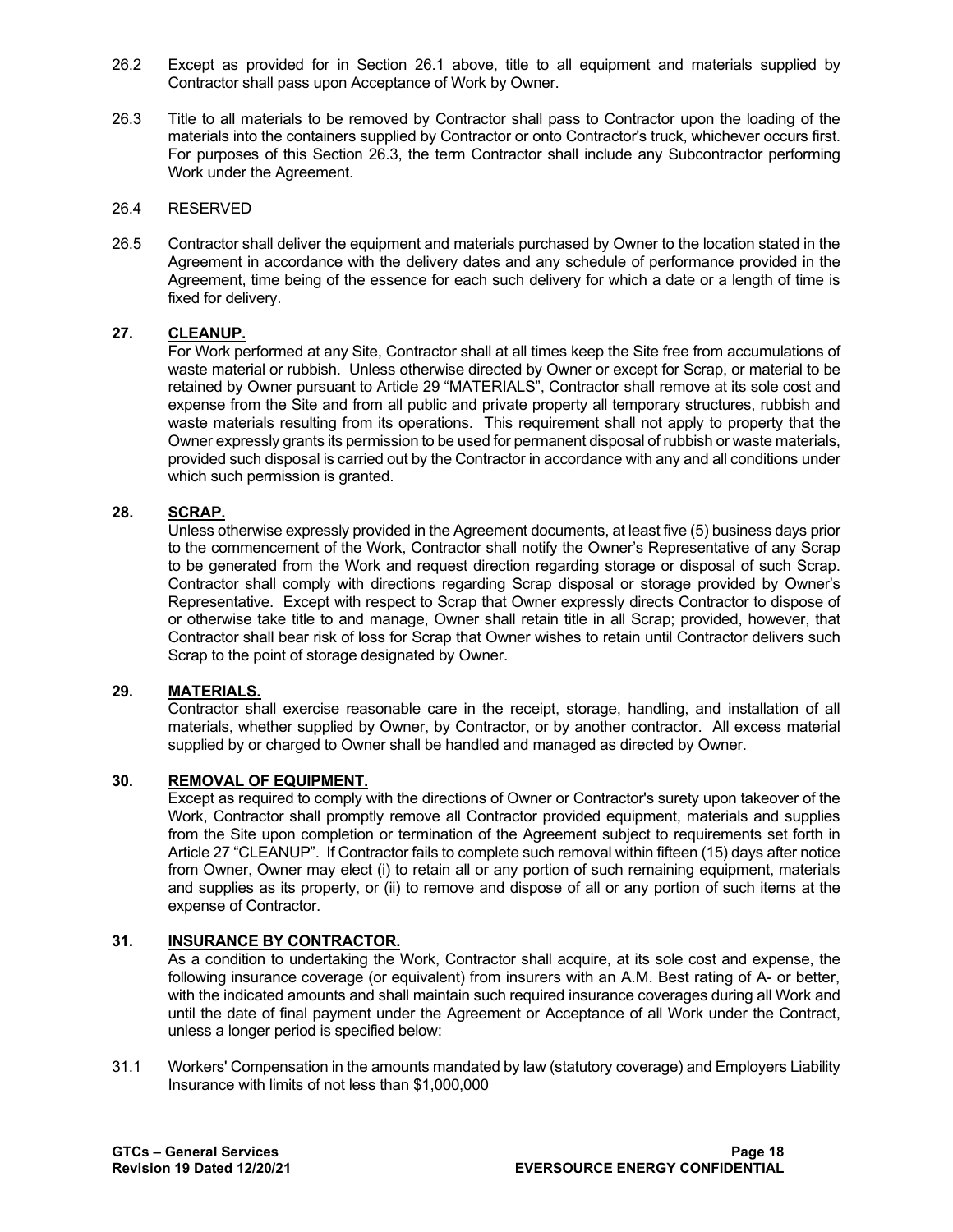- 31.2 Commercial General Liability Coverage on Form CG 00 01 or its equivalent excluding Professional Liability but including Operations, Products and Completed Operations, Underground (XCU) Hazard, Contractual Liability and Broad Form Property Damage Liability written in one or more layers with a combined single limit for Bodily Injury and Property Damage of not less than \$1,000,000 per occurrence and annual aggregate. Products and Completed Operations coverage shall remain in effect for a minimum of three (3) years from the date of final payment under the Agreement or Acceptance of all Work under the Agreement, whichever is later, unless the Work is to be performed solely in CT, in which case the required coverage should be in force for two (2) years from such date.
- 31.3 Automobile Liability Coverage, including all owned, non-owned, and hired vehicles, written in one or more layers with a combined single limit for Bodily Injury and Property Damage of not less than \$1,000,000 per accident. If the Contractor is transporting any hazardous materials, a Pollution Liability Broadened Coverage for Autos endorsement must be added to the Business Automobile Policy by ISO endorsement CA 9948 3/06 or its equivalent.

## 31.4 RESERVED.

- 31.5 All policies contemplated in this Article 31 other than Workers' Compensation and Errors and Omissions shall be endorsed to include, Owner, its affiliates and their respective directors, officers, employees and agents (including, the Owner's Representative), as additional insureds using ISO additional insured endorsement CG 20 10 11 85 or at a minimum CG 20 10 07 04 and CG 20 37 07 04 providing equivalent coverage for both ongoing and completed operations, if any.as respects any and all personal and/or bodily injury and/or property damage claims arising out of Contractor's operations hereunder. The limits required under this Article 31 may be satisfied by a combination of primary and excess (umbrella) coverage layers. The foregoing insurance policies, including Workers' Compensation, shall include a waiver of any right of subrogation of the insurers thereunder against the additional insureds thereunder, and of any right of the insurers to any setoff or counterclaim or any other deduction, whether by attachment or otherwise, in respect of any liability of any such person insured under such policy. Should any of the above described policies be cancelled before the expiration date thereof, notice will be delivered in accordance with policy provisions.
- 31.6 Contractor shall provide certificates of insurance and copies of additional insured endorsements and all applicable endorsements to owner to evidence Contractor's insurance policies within thirty (30) days of the award of any Agreement but in no event later than prior to the commencement of any Work. Contractor shall ensure that its broker shall provide Owner with replacement certificates and additional insured endorsements evidencing required insurance coverage prior to the expiration of prior certificates. Failure to provide such certificates shall be grounds for withholding payment and/or termination of the Agreement. Owner shall have the right to review policy documents in the event a claim is filed thereunder.
- 31.7 Such insurance coverage shall be primary and non-contributory to any other coverage available to Owner or its affiliates and shall not be deemed to limit Contractor's liability under the Agreement.
- 31.8 Contractor shall have and maintain in effect the insurances required by this Article 31 for the duration of the Agreement and thereafter for any period of continuing contractual obligations, including Contractor's warranty obligations. In addition, Contractor whose scope of work may include professional services shall procure tail coverage through the applicable warranty period on each errors and omissions policy maintained in accordance herewith upon the expiration and/or non-renewal thereof, unless Contractor's replacement errors and omissions policy provides continuing coverage for the work through the applicable warranty period.
- 31.9 Contractor shall be solely responsible for payment of any and all deductible or self-insured retention amounts relating to any and all of the policies of insurance required by this Article 31 regardless of the number of losses.
- 31.10 For any Services to be provided by any Subcontractor, Contractor shall require such Subcontractor to provide the foregoing insurance coverages and amounts and comply with the requirements set forth in this Article 31, including additional insured, primary and non-contributory, and waiver of subrogation.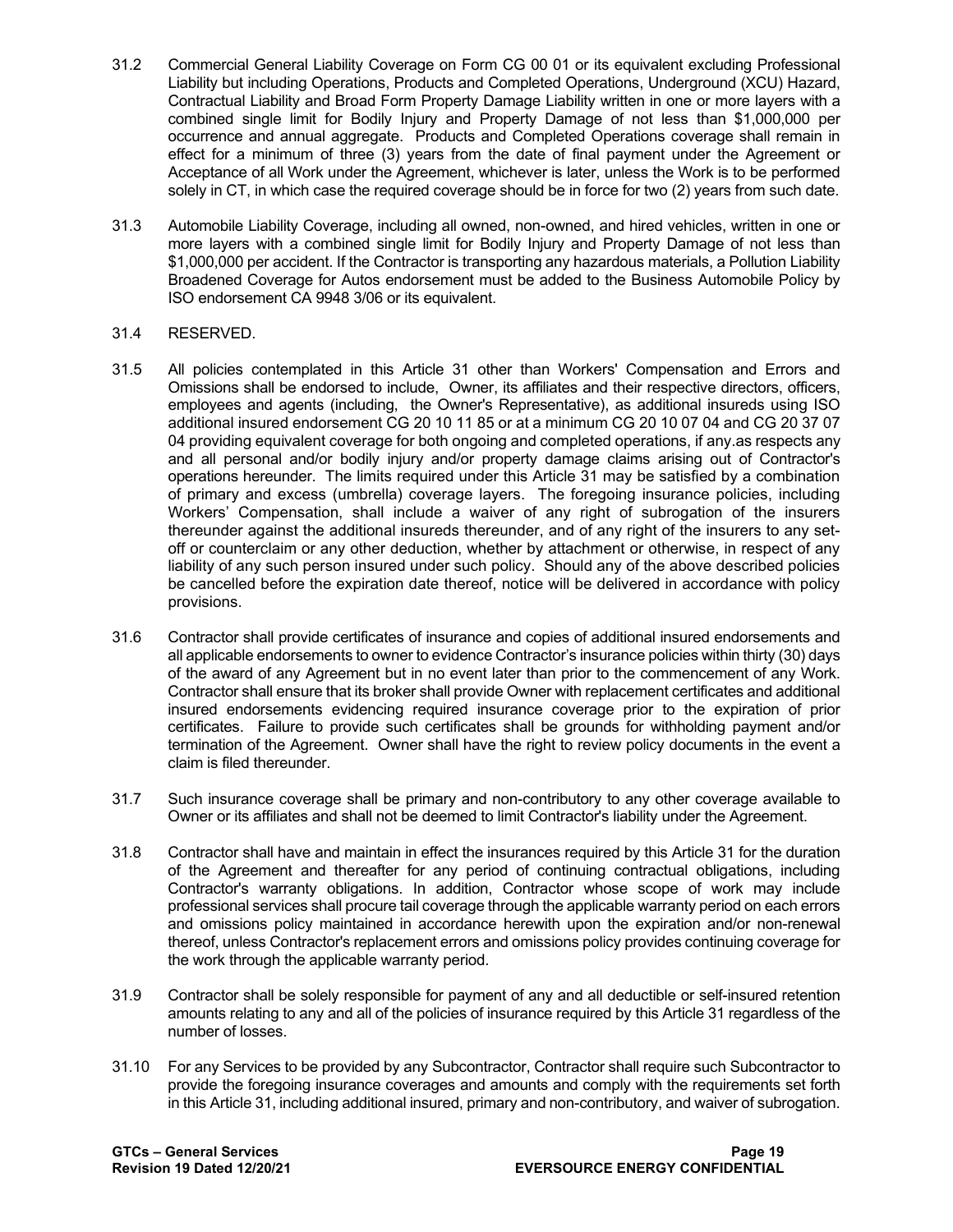## <span id="page-19-0"></span>**32. INDEMNIFICATION BY CONTRACTOR.**

To the fullest extent permitted by Law, Contractor shall be responsible for and shall indemnify, and shall defend and save Owner, its affiliates and their respective employees, trustees, shareholders, officers, and directors, as well as their respective agents and consultants (each, an "*Indemnified Person*") harmless from and against any and all costs and expenses (including all costs and expenses of litigation, as well as related attorneys' fees), losses, liabilities, fines, penalties, damages, claims, demands, judgments, awards, obligations, actions, or proceedings arising from the acts or omissions of Contractor Resources or related to the Work or Contractor's obligations under the Agreement Documents. Contractor further agrees to obtain, and maintain at its expense, such insurance as will insure the provisions of all indemnity obligations in the Agreement. Nothing in this Article shall derogate or reduce Contractor's obligations under Article 31 hereof.

# <span id="page-19-1"></span>**33. INFRINGEMENT OF PROPRIETARY RIGHTS.**<br>33.1 Contractor shall indemnify, defend and hold hare

- Contractor shall indemnify, defend and hold harmless Owner, its parent, affiliates and its and their employees, agents, officers, and directors from any and all liabilities, penalties, damages, claims, actions or proceedings based upon any allegation that (i) any portion or all of the Work furnished under the Agreement, or any use thereof for purposes intended by the Agreement constitutes an infringement of any patent, copyright, trademark or other proprietary interest or (ii) Contractor has, other than solely for Owner's benefit in connection with the Work, made use of Information in which a third party claims a proprietary interest which Information was obtained by Owner from third parties under agreements for confidentiality.
- 33.2 If Owner provides Contractor notice of a claim of infringement with respect to any material, equipment or Information used in connection with the Work (collectively, the "Product") or Owner's use of all or any portion of the Product is enjoined due to a claim of infringement, Contractor shall promptly and at its sole expense either (i) procure for Owner the right to continue using the Product or (ii) replace the Product with non-infringing and functionally equivalent Product, (iii) modify the Product so that it becomes non-infringing and functionally equivalent, or (iv) take such other action as is necessary to assure Owner's uninterrupted use of the Product.

# <span id="page-19-2"></span>**34. CONFIDENTIAL INFORMATION.**

- Each party acknowledges that it may be necessary to disclose Confidential Information to the other party. Except to the extent set forth in this Article 34, or as otherwise agreed to in writing by the parties, each party shall maintain the Confidential Information of the other party in a secure and confidential manner. Each party shall exercise the same degree of care and security that it exercises with its own Confidential Information and in no event less than a reasonable degree of care and security. Contractor agrees to use Owner's Confidential Information solely for the provision of Work and to not disclose to third parties or to publish any of Owner's Confidential Information without Owner's advance written consent. However, if Owner, within one hundred eighty (180) days of receipt of Contractor's Confidential Information, disputes the proprietary nature of such Information by written notice to Contractor, the parties shall consult to resolve such dispute. Each party shall advise its employees, contractors, consultants, agents and those under its and/or their respective control of these requirements for confidentiality with regard to Confidential Information.
- 34.2 Owner shall have the right, without Contractor's approval, to disclose Contractor's Confidential Information to the limited extent required (i) for financing, acquisition or conveyance of ownership share, licensing, construction, startup, commissioning operation, maintenance or repair of the facility at which the Work is performed, and (ii) to comply with any request or order of a governmental agency or court. Each party shall have the right to disclose the other party's trade secret or other Confidential Information (a) to federal, state, or local government officials, to their attorneys, or in a sealed court document, for the purpose of reporting or investigating a suspected violation of the Defend Trade Secrets Act of 2016; or (b) to their attorneys or in a sealed court document in connection with a lawsuit for retaliation by an employer for reporting a suspected violation of the Defend Trade Secrets Act of 2016. If Owner discloses Contractor's Confidential Information to any governmental agency or court, Owner shall, to the extent it does not violate or fail to comply with any such request or order, advise Contractor prior to disclosure and, at Contractor's sole cost and expense, cooperate in any effort by Contractor to minimize the amount of Confidential Information disclosed, secure confidential treatment of such Confidential Information, or seek permission from such governmental agency or court to revise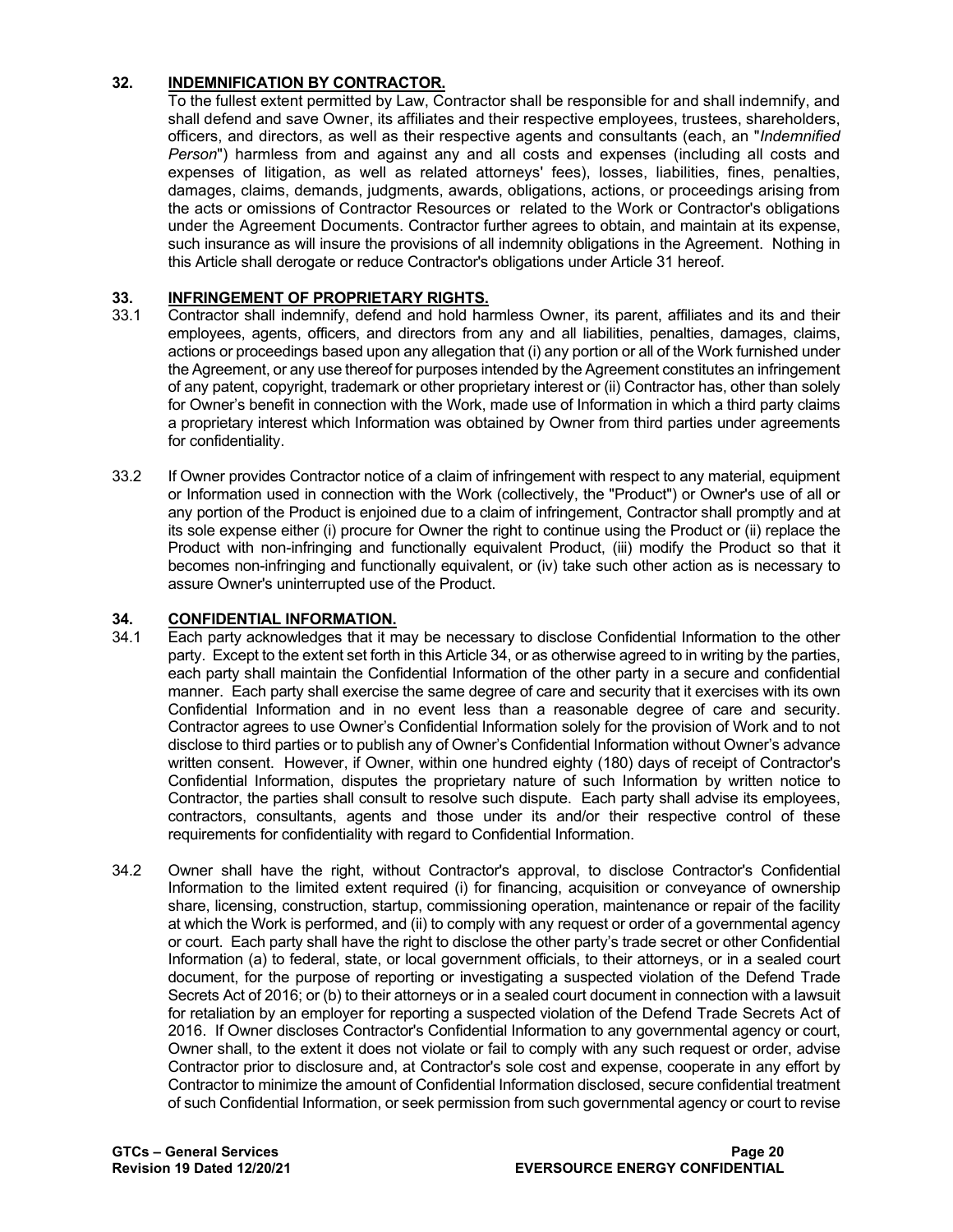the Confidential Information in a manner consistent with Contractor's interests, the interests of Owner, and in a manner that meets the requirements of the governmental authority or court.

- 34.3 Any Information transmitted to either party will not be deemed Confidential Information if that Information is: (a) in the receiving party's possession without restriction on disclosure prior to disclosure hereunder; (b) at the time of disclosure, generally available to the public without restriction on disclosure; (c) after disclosure, generally available to the public without restriction on disclosure, by publication or otherwise, through no fault of the receiving party; or (d) after the time of disclosure, received from a third party who imposes no obligation of confidentiality and who, insofar as the receiving party can reasonably determine, did not acquire any such Confidential Information directly or indirectly from the other party subject to requirements of confidentiality.
- 34.4 Contractor shall notify Owner as soon as possible in writing if any Confidential Information provided to Owner has been changed to a non-proprietary status.
- 34.5 The provisions of this Article 34 shall also apply to Information that a party identifies and establishes in writing to the others as having been obtained from third parties under agreements for confidentiality.
- 34.6 Owner may demand the return and/or disposal of its Confidential Information at any time upon giving of written notice to Contractor. Within fifteen (15) days of receipt of such notice, Contractor shall return all of the original Confidential Information and shall dispose of all copies, reproductions or extracts (both written and electronic) in its possession and in the possession of any representatives to whom it was disclosed using methods authorized by the National Association for Information Destruction for the media on which the Confidential Information is stored. Except as may otherwise be agreed upon by the parties in writing, Contractor shall provide Owner with written certification of the return and/or disposal of such Confidential Information promptly following the return or disposal of such Confidential Information.
- 34.7 In the event any Confidential Information of Owner is disclosed to Contractor by Owner under this Article 34, Contractor shall not make use of such Confidential Information, other than for Owner's sole benefit and for the sole purpose related to the Work for which the Confidential Information has been disclosed.
- 34.8 The provisions of this Article shall survive the termination of the Agreement and shall bind the parties and their successors and assigns.
- 34.9 RESERVED.

# <span id="page-20-0"></span>**35. WARRANTY.**

- Services Warranty.
	- 35.1.1 Contractor warrants that any Services performed or provided by, through, or on behalf of Contractor as part of or in connection with the Agreement shall (i) be performed by Contractor Resources who are fully qualified and competent and whose recommendations, guidance and performance reflect professional knowledge, judgment, and performance in accordance with the highest professional standards applicable to the utility industry and the industry applicable to such Services; and (ii) comply with and conform to all provisions and requirements of the Agreement and to any and all provisions of any and all applicable laws.
	- 35.1.2 Within the period of two (2) years after Final Acceptance of all Work under the Agreement, if Owner determines that any portion of the Services performed by, through, and/or on behalf of Contractor fails to comply with the warranties set forth above, or if a defect or error is discovered in any Information supplied with such Services, Contractor shall, at its sole cost and at Owner's option, (i) correctly re-perform such Services or correct the defect or error in the Information, or (ii) return to Owner the charges paid by Owner and attributable to such Services or defective or erroneous Information supplied. Owner shall have the right to set-off against other amounts due Contractor hereunder or otherwise any amount owed by Contractor to Owner under this Article 35.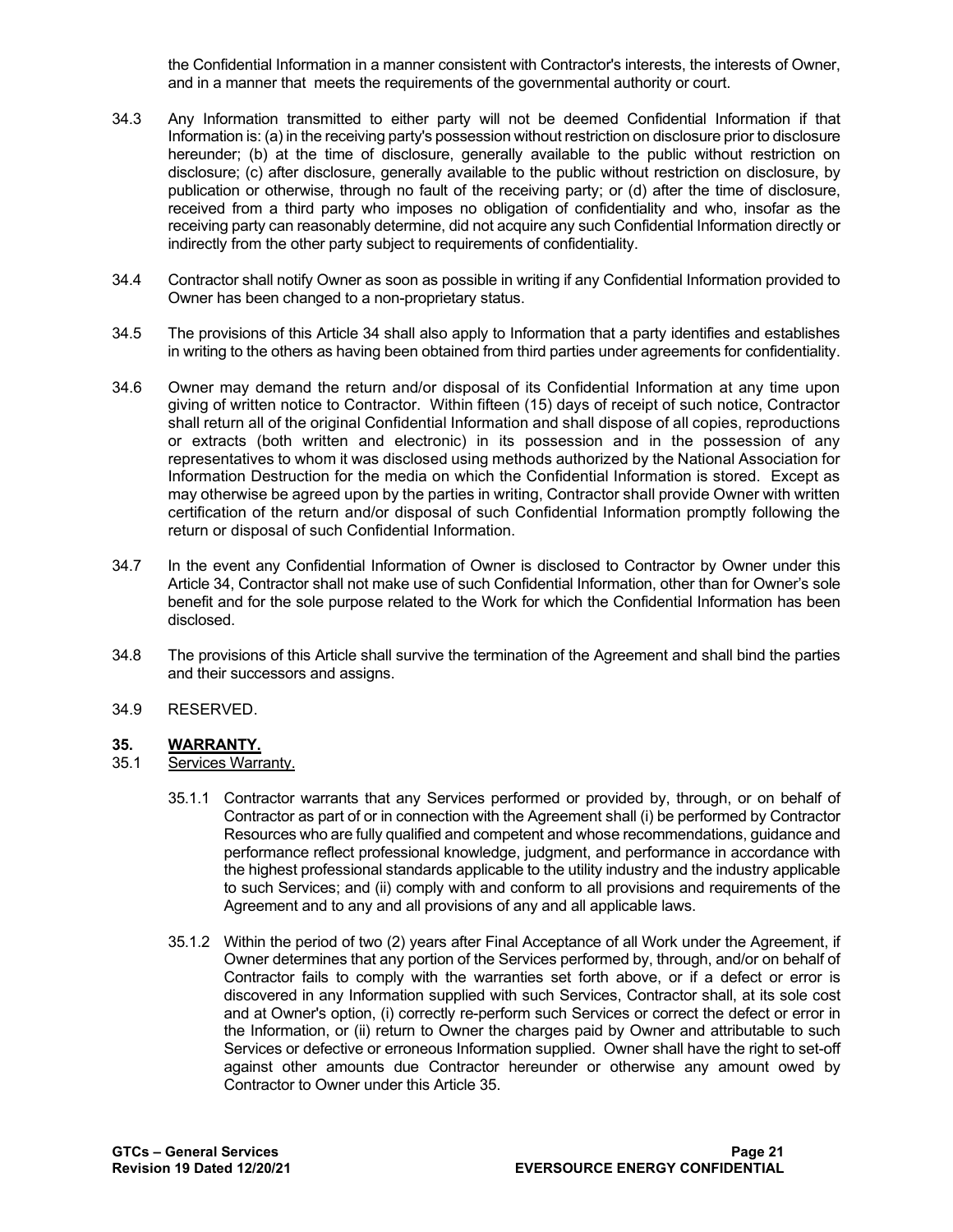35.1.3 RESERVED.

35.2 Supplier Warranties. Contractor shall take all reasonable steps to transfer for the benefit of Owner all warranties or guarantees available from the suppliers of any portion of the Work.

#### 35.3 RESERVED

- 35.4 Equipment and Materials Warranty.
	- 35.4.1 For a period of one (1) year after Acceptance of all Work under the Agreement, Contractor warrants that all Equipment and materials it supplies shall be new when delivered and free from defects in title, design, material and workmanship and shall conform to the Specifications set forth in the Agreement.
	- 35.4.2 Within the period of two (2) years after Final Acceptance of the Equipment and materials, if Owner determines that the warranty set forth above is breached, Contractor shall at its sole cost and expense and at Owner's option, either repair or replace the affected Equipment and materials.
	- 35.4.3 Contractor shall have no obligation for breach of warranty if Owner fails to store, operate or maintain equipment supplied by Contractor in accordance with Contractor's written instructions furnished to Owner as part of the Work provided that Owner shall not be required to comply with standards that exceed those generally accepted in the industry.
- 35.5 Completion Warranty. Contractor warrants that it shall complete the Work in accordance with the Work schedule. If the Work falls behind schedule due to causes attributable to Contractor or Contractor Resources, Contractor shall, at its sole cost and expense, use its best efforts to restore the Work to schedule, including the following measures: placing Contractor Resources on extended working hours; assigning additional personnel to the Work, and prioritizing Contractor's resources and obligations to ensure that the Work is completed on schedule.
- 35.6 Additional Warranty Provision.
	- 35.6.1 Owner shall notify Contractor in writing of any breach of warranty.
	- 35.6.2 In addition to its other warranty obligations, Contractor shall reimburse Owner for Owner's Direct Actual Costs to provide Contractor access to such defective Work and to restore facilities disturbed by such access.
	- 35.6.3 If any defect in Contractor's Work, including corrective Work, is latent and not discoverable by Owner's reasonably careful inspection during the initial warranty period, the applicable warranty period shall be extended to a cumulative period of seven (7) years.
	- 35.6.4 Corrective Work performed by Contractor shall be subject to the applicable warranty provisions of this Article. The warranty period for such corrective Work shall be the remainder of the original warranty period plus an additional two years.
	- 35.6.5 The warranties provided for in this Article 35 shall apply regardless of where the Work is performed.
	- 35.6.6 In the case of Work affecting government-owned property, warranties shall also be enforceable directly by the applicable government agency having jurisdiction.
- 35.7 Subcontractor Warranties.
	- 35.7.1 Contractor shall obtain usual and customary warranties from Subcontractors. Such warranties shall be obtained for the benefit of Owner as well as for Contractor. Contractor shall ensure that the benefit of any warranty offered by any Subcontractor at any tier is passed through to Owner, shall provide a copy of the terms of any such Subcontractor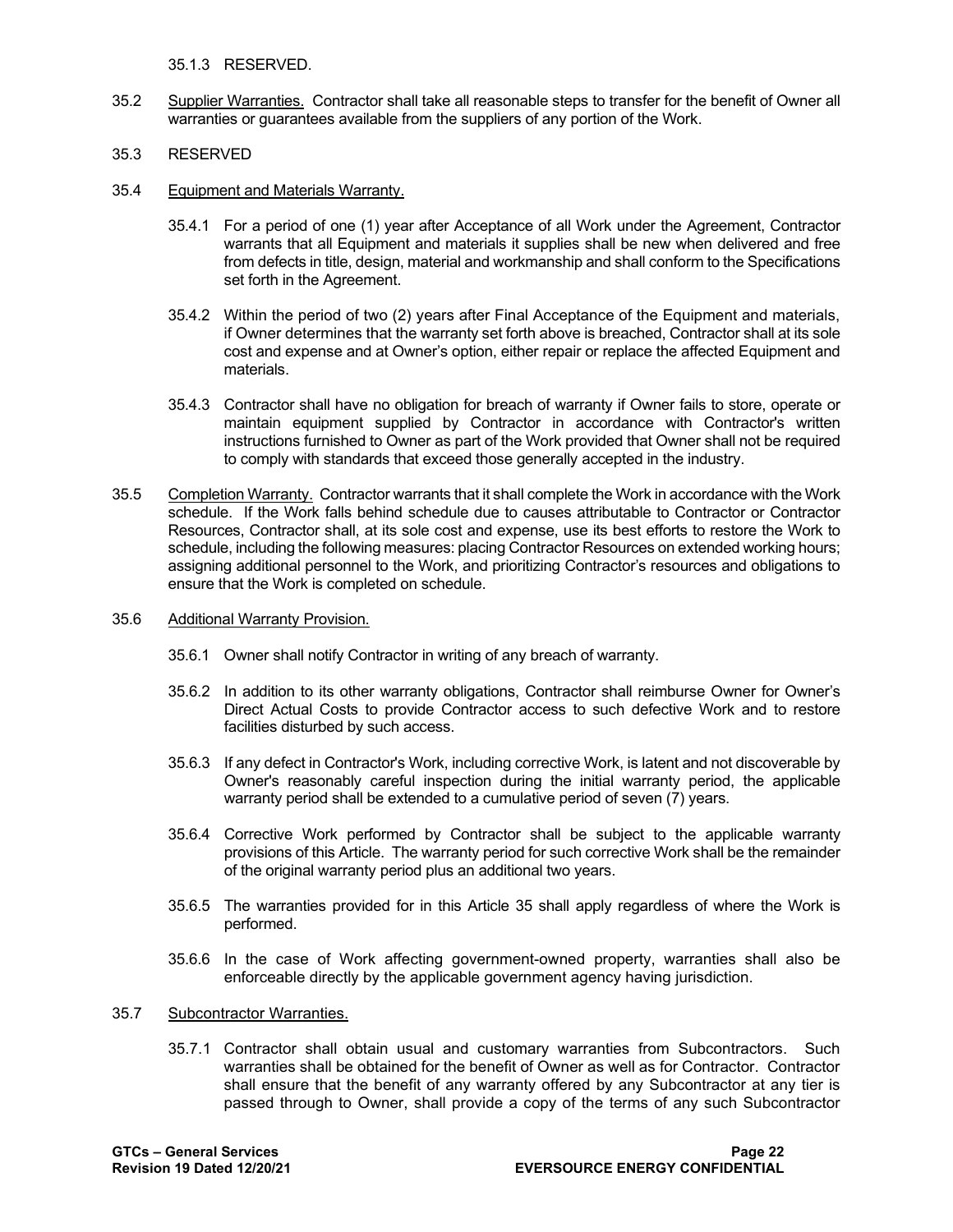warranty to Owner, and shall identify relevant Subcontractor contracts and otherwise actively assist Owner, as required or desired by Owner and without additional charge, in enforcing any such warranty in the event such enforcement should become necessary.

35.7.2 The existence and/or absence of any Subcontractor warranties, including compliance or non-compliance therewith, shall not affect or impair in any manner whatsoever Contractor's obligations to Owner hereunder.

# <span id="page-22-0"></span>**36. LIMITATION OF LIABILITY.**

- 36.1 CONTRACTOR'S LIABILITY TO OWNER UNDER THE AGREEMENT WHETHER BASED UPON BREACH OF ANY EXPRESS OR IMPLIED WARRANTY, TORT, AGREEMENT, STRICT LIABILITY, OR OTHERWISE SHALL BE THE SUM OF (i) FOR WARRANTY AND INDEMNITY OBLIGATIONS, THE REMEDIES DESCRIBED IN THE AGREEMENT, PLUS (ii) FOR DAMAGES CONTRACTOR IS REQUIRED TO INSURE AGAINST, ANY RECOVERY AVAILABLE UNDER THE INSURANCE COVERAGES REQUIRED BY THE CONTRACT PLUS (iii) FOR ANY ADDITIONAL DIRECT DAMAGES TO THE OWNER, AN AMOUNT EQUAL TO THE GREATER OF THE TOTAL OF ALL CHARGES PAID BY OWNER TO CONTRACTOR UNDER THE CONTRACT OR TWO MILLION DOLLARS (\$2,000,000). OWNER'S AGGREGATE LIABILITY TO CONTRACTOR UNDER THE AGREEMENT SHALL NOT EXCEED, UNDER ANY CIRCUMSTANCES WHATSOEVER, THAT PORTION OF THE COMPENSATION DUE UNDER ARTICLE 3 "TERMS OF PAYMENT" THAT HAS NOT YET BEEN PAID BY OWNER WITH RESPECT TO THE WORK.
- 36.2 EXCEPT TO THE EXTENT ALLOWED UNDER THE INSURANCE, WARRANTY OR INDEMNITY PROVISIONS OF THE AGREEMENT, NEITHER PARTY SHALL BE LIABLE TO THE OTHER FOR ANY INDIRECT, INCIDENTAL OR CONSEQUENTIAL DAMAGES.
- 36.3 CONTRACTOR WAIVES ALL CLAIMS AGAINST OWNER FOR ANY LIABILITY OR LOSS IN CONNECTION WITH: (i) PAYMENT OF ALL FEDERAL, STATE AND LOCAL TAXES OR CONTRIBUTIONS IMPOSED OR REQUIRED UNDER UNEMPLOYMENT INSURANCE, SOCIAL SECURITY AND INCOME TAX LAWS WITH RESPECT TO CONTRACTOR'S WORK UNDER THE CONTRACT; (ii) ALL LOSSES IN CONNECTION WITH ANY CLAIMS FOR LOST WAGES, SEVERANCE PAY, PENSIONS OR OTHER BENEFITS WITH RESPECT TO CONTRACTOR'S WORK UNDER THE AGREEMENT; AND (iii) ALL CLAIMS FOR LIABILITY FOR DAMAGE TO CONTRACTOR'S PERSONAL PROPERTY OR INJURY TO CONTRACTOR RESOURCES IN CONNECTION WITH THE AGREEMENT.
- 36.4. The parties understand and agree that the liability of Contractor to Owner under the Agreement, at law, and/or in equity shall not be limited by the amount of insurance coverage required or made available pursuant to the provisions of Article 31 "INSURANCE BY CONTRACTOR".

## <span id="page-22-1"></span>**37. RIGHTS AND LIABILITIES OF PRINCIPALS.**

All benefits, protections, indemnifications and other rights in favor of Owner under the Agreement shall also benefit, protect and indemnify the principals of Owner.

## <span id="page-22-2"></span>**38. WAIVER OF MECHANIC'S LIENS.**

Owner may condition payment to Contractor upon the receipt of lien waivers and releases from Contractor and all applicable Subcontractors. Contractor, for itself and Subcontractors at any tier, shall suffer no liens to exist upon any Site or other Owner property or Equipment and shall be responsible for any costs or liabilities arising from any liens Upon Owner's request, Contractor shall obtain, without additional cost to Owner, a bond satisfactory to Owner to indemnify Owner against such liens and charges.

# <span id="page-22-3"></span>**39. DISPUTE RESOLUTION; NEGOTIATION; MEDIATION; ARBITRATION.**

39.1 The Parties shall attempt in good faith to resolve any dispute arising out of or relating to this Agreement promptly by negotiation between executives with authority to settle the dispute and who are at a higher level of management than the persons with direct responsibility for administration of this Agreement. Any party may give the other written notice of any dispute, which notice shall include a summary of that party's position and the name and title of the executive who will be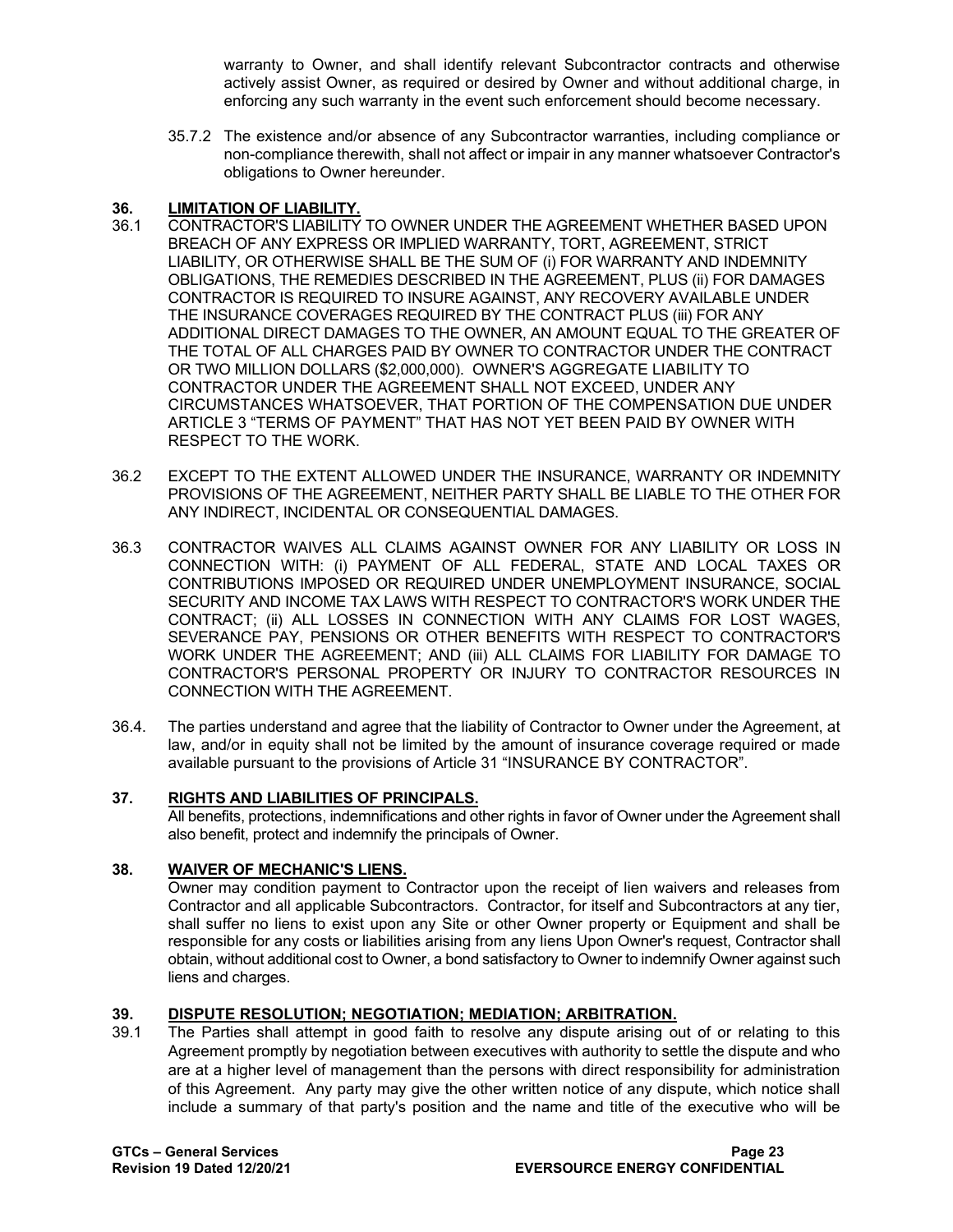representing that party. Within twenty (20) days after delivery of the notice, unless otherwise agreed, the receiving party shall respond with a summary of that party's position and the name and title of the executive who will represent that party. Within forty-five (45) days after the initial notice, the Parties' executives shall meet at a mutually acceptable time and place to attempt to resolve the dispute. All reasonable requests for information made by one party to the other in support of the negotiation will be honored, and all negotiations pursuant to this Article 39 shall be confidential and treated as compromise and settlement negotiations.

- 39.2 If the dispute has not been resolved by negotiation within sixty (60) days after the disputing party's notice, or if the Parties failed to meet or arrange to meet within sixty (60) days, unless otherwise agreed, the Parties shall proceed to mediation under the then current CPR Mediation Procedure, and, unless otherwise agreed, will select a mediator from the CPR Panels of Distinguished Neutrals.
- 39.3 Any dispute arising out of or relating to this Agreement, including the breach, termination or validity thereof, that has not been resolved by a non-binding procedure as provided herein within ninety (90) days of the initiation of such procedure, unless otherwise agreed, shall be finally resolved by arbitration in accordance with the then current CPR Non-Administered Arbitration Rules or, at Owner's option, the then current CPR Administered Arbitration Rules. The Parties may mutually agree to arbitration in accordance with the then current CPR Expedited Arbitration Rules Disputes involving amounts in the aggregate under Three Million Dollars (\$3,000,000)., shall be decided by a sole arbitrator and disputes involving amounts in the aggregate equal to or greater than Three Million Dollars (\$3,000,000) shall be decided by three arbitrators, unless the Parties mutually agree to a decision by fewer than three arbitrators. The selection of a single arbitrator shall be in accordance with Rule 5.3. The selection of three arbitrators shall be in accordance with the "screened" appointment procedure provided in CPR Rule 5.4, with each Party selecting one arbitrator and the third arbitrator, who will serve as the panel chair, will be selected pursuant to CPR Rule6. Unless otherwise mutually agreed, the arbitrators shall be selected from the CPR Panels of Distinguished Neutrals. The arbitration shall be governed by the Federal Arbitration Act, 9 U.S.C. §§ 1-16, and judgment upon the award rendered by the arbitrator(s) may be entered by any court having jurisdiction thereof. Unless otherwise agreed to by the parties, the place of arbitration shall be at Owner's option, Hartford, Connecticut, Manchester, New Hampshire or Boston, Massachusetts.
- 39.4 Any award or determination made by the arbitrator(s) shall be subject to the limitations of liability set forth in this Agreement. The arbitrator(s) are not empowered to award damages in excess of compensatory damages and each party expressly waives and foregoes any right to punitive, exemplary or similar damages unless a statute requires that compensatory damages be increased in a specified manner. Each Party shall be responsible for its own costs and expenses, including attorney's fees. Unless otherwise directed in writing by Owner and to the extent permitted by law, Contractor shall continue performance of the Work in compliance with the Agreement notwithstanding the existence of any Dispute between the Parties. Nothing herein shall prejudice, impair or otherwise prevent Owner from receiving equitable relief pending the conclusion of any mediation and/or arbitration proceeding.
- 39.5 Each Party will proceed in good faith to conclude the arbitration proceeding as quickly, efficiently, and cost0effectively as reasonably possible. If a party refuses to participate in an arbitration proceeding as required by this Agreement, the other party may petition any governmental authority having proper jurisdiction for an order directing the refusing Party to participate in the arbitration proceeding. All costs and expenses incurred by the petitioning Party in enforcing such participation will be paid for by the refusing Party. The parties hereby consent to the exclusive jurisdiction of the courts of the State of Connecticut, State of New Hampshire, or the Commonwealth of Massachusetts for enforcement of all arbitration procedures pursuant to this Article 39 and any other legal proceedings arising out of or relating to the Agreement and the transactions contemplated hereby.

## <span id="page-23-0"></span>**40. ADVERTISING.**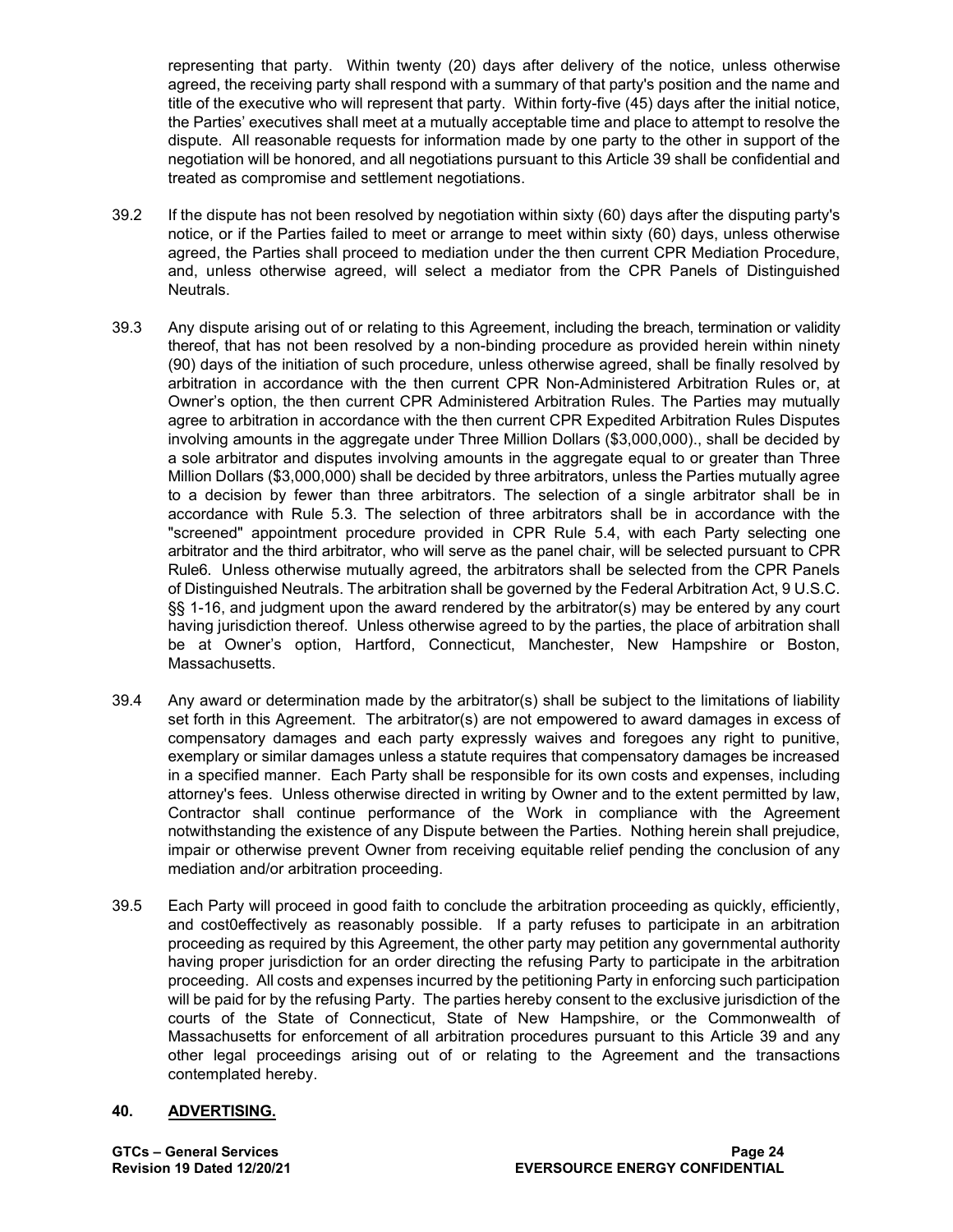Unless authorized in writing by Owner or except as required by applicable law, Contractor shall not engage in any advertising, publicity or other promotional activity which directly or indirectly mentions or refers to the relationship between the parties or the Work furnished under the Agreement.

## <span id="page-24-0"></span>**41. BINDING EFFECT; ASSIGNMENT.**

The Agreement shall be binding upon the parties and their respective successors and permitted assigns. Owner may assign this Agreement to any Affiliate of Owner. Contractor is not authorized to and shall not directly or indirectly (through an equity sale, merger or other transaction) sell, assign or otherwise transfer the Agreement, in whole or in part, or any of the Work to be performed hereunder, without the prior written consent of Owner, which may be granted or withheld in Owner's sole discretion. Without waiving any rights and remedies Owner may have against Contractor, upon discovering that Contractor has purported to sell, assign or otherwise transfer, in whole or in part, the Agreement or any of the Work to be performed, without the Owner's prior written consent, Owner may, at its sole option and in its sole discretion, deem such action to be binding and enforceable against such assignee, successor, or transferee, or may deem such action to be null, void, and of no force or effect.

## <span id="page-24-1"></span>**42. WAIVERS.**

The waiver by any party of a breach of and/or other non-compliance with any provision of the Agreement shall not operate or be construed as a waiver of any subsequent breach or noncompliance.

#### <span id="page-24-2"></span>**43. APPLICABLE LAW.**

43.1. The Agreement and the rights and duties of the parties hereunder shall be governed by and construed, enforced and performed in accordance with the laws of the State of Connecticut, without regard to its principles of conflicts of law *provided* that if the Site is located entirely outside of the State of Connecticut, then the Law of the State/Commonwealth where the Site is located (and where the Work is performed) may govern certain aspects of the enforcement of the rights and remedies of Owner (including legal process and procedure) with respect to such Work.

#### 43.2. RESERVED

#### <span id="page-24-3"></span>**44. NOTICES; DEMANDS.**

All notices required under the Agreement shall be in writing and shall be deemed to be given when received upon personal delivery, or if mailed, as of the date indicated on the receipt document provided by the mail carrier, if so delivered or if so mailed (a) with respect to Owner, to the individual set forth on the "Direct Inquiries" line on Owner's Purchase Order at the address set forth thereon; or (b) with respect to each of the Owner's Representative, Contractor or the Contractor's Representative, to the applicable individual set forth in the Special Terms and Conditions, at the address of such individual set forth thereon, unless otherwise indicated in the Agreement.

#### <span id="page-24-4"></span>**45. RIGHT TO AUDIT.**

Owner shall have the right to inspect and audit all of Contractor's and any Subcontractor's books, records, correspondence, receipts, vouchers and memoranda relating to or affecting the Agreement. Contractor shall provide for such right to audit by Owner in all contracts with Subcontractors relating to the Work or the Agreement.

#### <span id="page-24-5"></span>**46. DOCUMENT RETENTION.**

Except as set forth in Section 6.5 "INFORMATION", Article 34 "CONFIDENTIAL INFORMATION" and below in this Article 46, all Information shall remain the exclusive property of Owner, regardless of where it is stored. Contractor shall preserve Owner's Information in its care, custody or control for a period of six (6) years following Final Acceptance of the Work or return such Information to Owner in a form acceptable to Owner. Contractor shall not destroy any such Owner Information prior to the expiration of such six (6) year period absent Owner's prior written consent. Owner reserves the right to access such Owner Information at any time while such Information is in Contractor's possession and such Information shall be provided to Owner on a timely basis whenever requested, regardless of whether such requests are for audits, regulatory or legal proceedings such as lawsuits or arbitrations. Any Owner Information in Contractor's possession shall be disclosed to third parties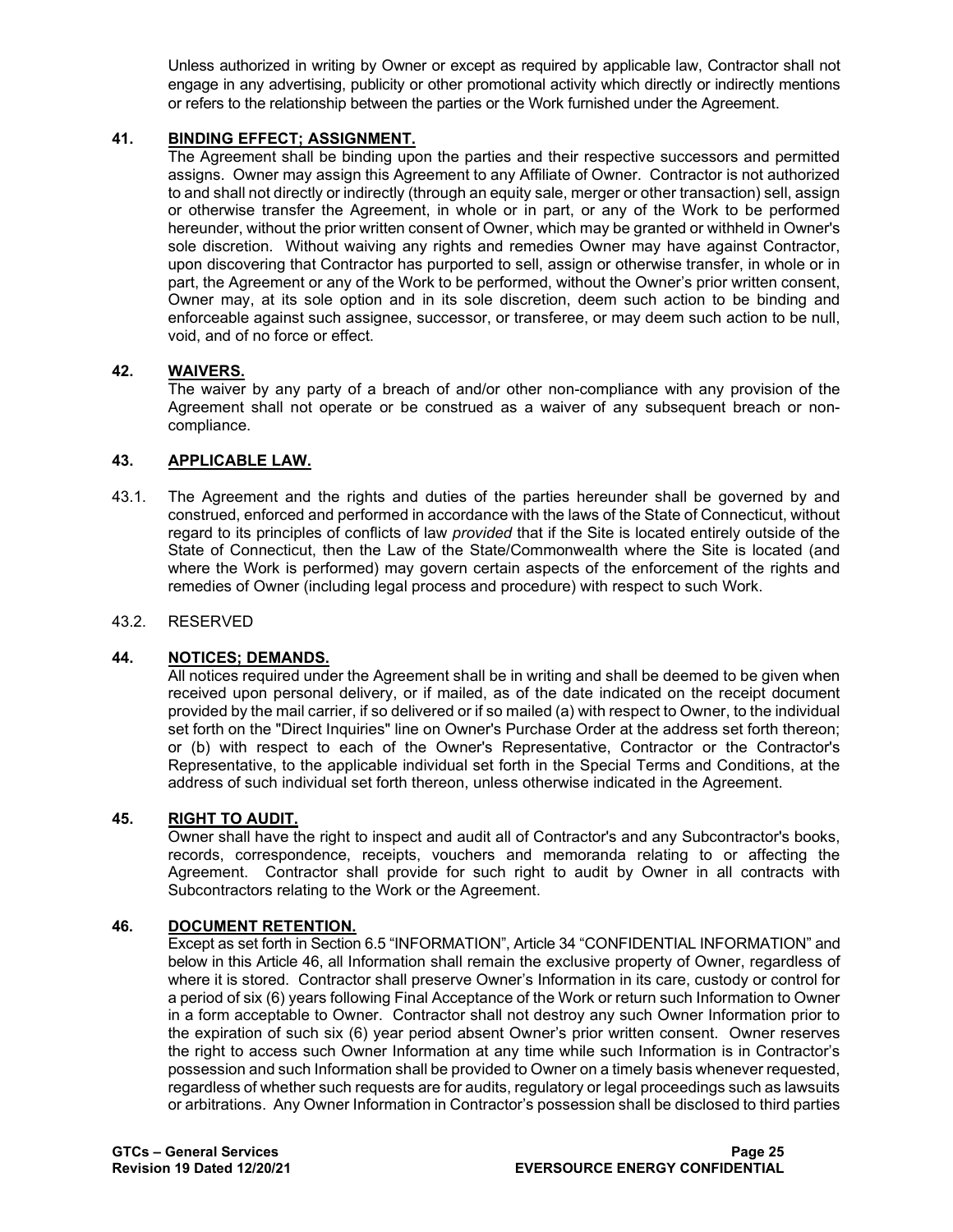only as necessary to comply with applicable laws and government orders or requests so long as Owner receives advance written notice of such disclosure and an opportunity to contest such requests. Contractor agrees to access Information in its possession only for the purposes of performing the Work and to operate or maintain its information systems and will take appropriate and Owner approved measures and precautions to protect against unauthorized access or disclosure. Contractor agrees for itself, and on behalf of any Subcontractor, to (a) access Owner Information in its, or in any Subcontractor's, possession only for the purpose of performing the Work on a Project, and (b) operate, maintain and/or take appropriate and Owner-approved measures and precautions to protect its information systems against unauthorized access or disclosure of Owner Information. Contractor shall be responsible for ensuring that Owner Information is protected from damage and/or loss while in the care, custody or control of Contractor and/or any Subcontractor, including making backups of Information and using disaster recovery best practices for any computer systems used to store Information. Owner reserves the right to audit Contractor to ensure such Information is managed in accordance with this Article 46. The foregoing obligations and restrictions regarding disclosure of Information in this Article 46 shall not apply to Contractor's Confidential Information, which shall be governed by Article 34 "CONFIDENTIAL INFORMATION". The provisions of this Article shall survive the termination of the Contract and shall bind the parties and their successors and assigns.

# <span id="page-25-0"></span>**47. SUPPLIER DIVERSITY AND SUBCONTRACTING PLAN.**

- 47.1. Owner fully supports the government's policies of ensuring that Small Disadvantaged Businesses (SDB), Women-Owned Small Businesses (WOSB), Service-Disabled Veteran-Owned Small Businesses (SDVOSB), Veteran-Owned Small Businesses (VOSB) and Businesses Located in and qualified as Historically Underutilized Business Zones (HUBZone) have maximum practicable opportunity to compete for contracts and subcontracts. Owner has and will continue to commit to filing annual subcontracting plans regarding the utilization of SDB, WOSB, SDVOSB, VOSB and HUBZone as contractors and subcontractors in accordance with Federal Acquisition Regulation (FAR) 52.219.
- 47.2. For all Work awarded to Contractor as a subcontractor under Owner's government contracts pursuant to FAR 19.704, Subcontracting Plan Requirements, and FAR Clause 52.219-9, Small Business Subcontracting Plan, Contractor shall be required to submit data and/or subcontracting plans regarding Contractor's utilization and intended utilization of such SB, SDB, WOSB, SDVOSB, VOSB and HUBZone during the term of the Agreement for such work as follows:

#### **Eversource Energy; Manager of Supplier Diversity Program; Procurement Department; P.O. Box 270; Hartford, CT 06141-0270.**

Contractor may be required to submit data and/or subcontracting plans upon request. Contractor shall supply requested documentation to Owner within a reasonable time after the request is made (but in no event more than fifteen (15) days after the request) and shall comply with such plan in performing the Work to the maximum practicable effort.

47.3. The text of FAR 52.219 may be accessed electronically at the following address: [https://www.acquisition.gov/far/.](https://www.acquisition.gov/far/) To the extent applicable to Work performed pursuant to a federal government Agreement, this Article 47 incorporates one or more clauses by reference, with the same force and effect as if they were given in full text.

## <span id="page-25-1"></span>**48. PRIORITY OF DOCUMENTS**.

In the event of any conflict, inconsistency or ambiguity between or among the Agreement documents, the order of priority shall be: as follows, except as otherwise designated in advance and in writing by Owner: (1) Owner's Order; (2) Special Terms and Conditions (if any); (3) these General Terms and Conditions; (4) Specifications; and (5) any remaining documents referred to in the Agreement documents. The provisions of change orders and other changes, amendments, deletions, additions or other alterations to Agreement documents shall have the priority of the applicable Agreement documents to which they relate. In the absence of written direction from Owner to the contrary, the more/most stringent requirement of the Information included in the Specifications shall be deemed to apply in the event of any inconsistency, conflict, or ambiguity between or among two or more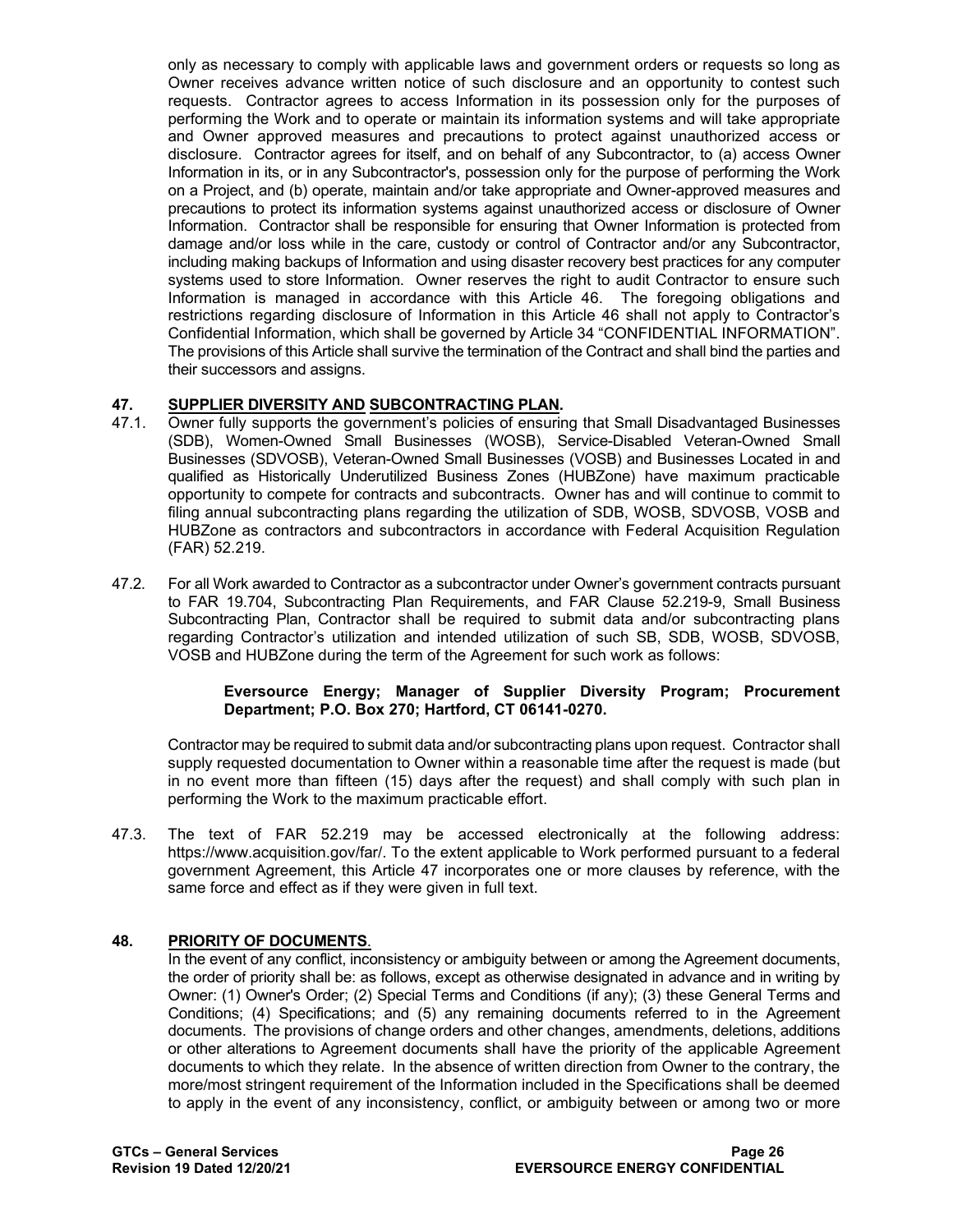requirements therein.

#### <span id="page-26-0"></span>**49. SEVERABILITY.**

In the event that any provision of the Agreement is deemed invalid or unenforceable, it shall be modified to the extent necessary to make it valid and enforceable. The remaining provisions of the Agreement shall remain fully enforceable notwithstanding the unenforceability of any individual provision.

## <span id="page-26-1"></span>**50. FINANCIALS.**

Upon written request by Owner, Contractor shall furnish the Owner, the Contractor's financial statements, including the accompanying notes thereto, for the immediately preceding quarter or fiscal year, as Owner requests, throughout the term of this Agreement. Such financial statements shall be prepared and certified internally by the chief financial officer of the Contractor and shall be reviewed annually by an independent certified public accountant hired by Contractor. All such nonpublic financial information shall be considered Contractor's Confidential Information.

# <span id="page-26-2"></span>**51. PERFORMANCE ASSURANCE AND/OR LIQUIDATED DAMAGES**.

- Owner may require prior to the signing of the Agreement that Contractor provides performance assurance in favor of Owner with respect to all or any portion of the Work, in an amount and form and from an issuer satisfactory to Owner. Unless otherwise specified by Owner, any performance assurance shall remain in effect until the expiration of the warranty period for the applicable Work. In Owner's sole and exclusive discretion, Contractor shall increase the amount available to Owner on account of such then outstanding performance assurance within ten (10) days after written notice to Contractor. The Agreement compensation shall include Contractor's cost of procuring such performance assurance but shall not include any cost for Contractor's extension of such performance assurance due to failure of Contractor to complete Work in accordance with the applicable Work schedule.
- 51.2 Owner reserves the right to supplement these terms and conditions with provisions regarding liquidated damages as stated or referenced in the Order.

#### <span id="page-26-3"></span>**52. NO GIFTS OR INDUCEMENTS.**

Contractor warrants and represents to Owner that neither it nor its Contractor Resources have either provided or offered to provide any gifts, payments, or other inducements to any officer, employee or agent of Owner for any purpose. Contractor shall not provide or offer any gifts, payments, or other inducements to any officer, employee or agent of Owner for any purpose and shall ensure that no employee or agent of Contractor offers any such gifts, payments or inducements. Contractor also represents and warrants to Owner that it and its Contractor Resources has neither provided nor offered to provide any gifts, payments, or other inducements to any government official, employee or agent in violation of any laws or regulations, including the Foreign Corrupt Practices Act.

## <span id="page-26-4"></span>**53. MOONLIGHTING RESTRICTION**

Contractor shall neither employ, nor knowingly permit subcontractors to employ, Owner employees to perform the Work while the employees are employed by Owner

#### <span id="page-26-5"></span>**54. CONFLICTS OF INTEREST**

Contractor shall disclose to Owner any potential conflict of interest between the Contractor and Owner and receive written permission from Owner prior to entering into any business transactions. Examples may include: 1) Contractor who has business or non-business relationships with Owner employees who can make decisions impacting Contractor's business; 2) Owner employees or their family members who have an ownership interest in Contractor's business; or (3) Contractor employees or their family members who serve as an officer, director, employee, agent or consultant of Owner or any Owner Affiliate. This policy also applies to any Subcontractor of Contractor who performs Work.

# <span id="page-26-6"></span>**55. APPLICABLE TO EMERGENCY RESPONSE WORK.**

55.1 For purposes of this Article 55, the following capitalized terms shall have the meanings set forth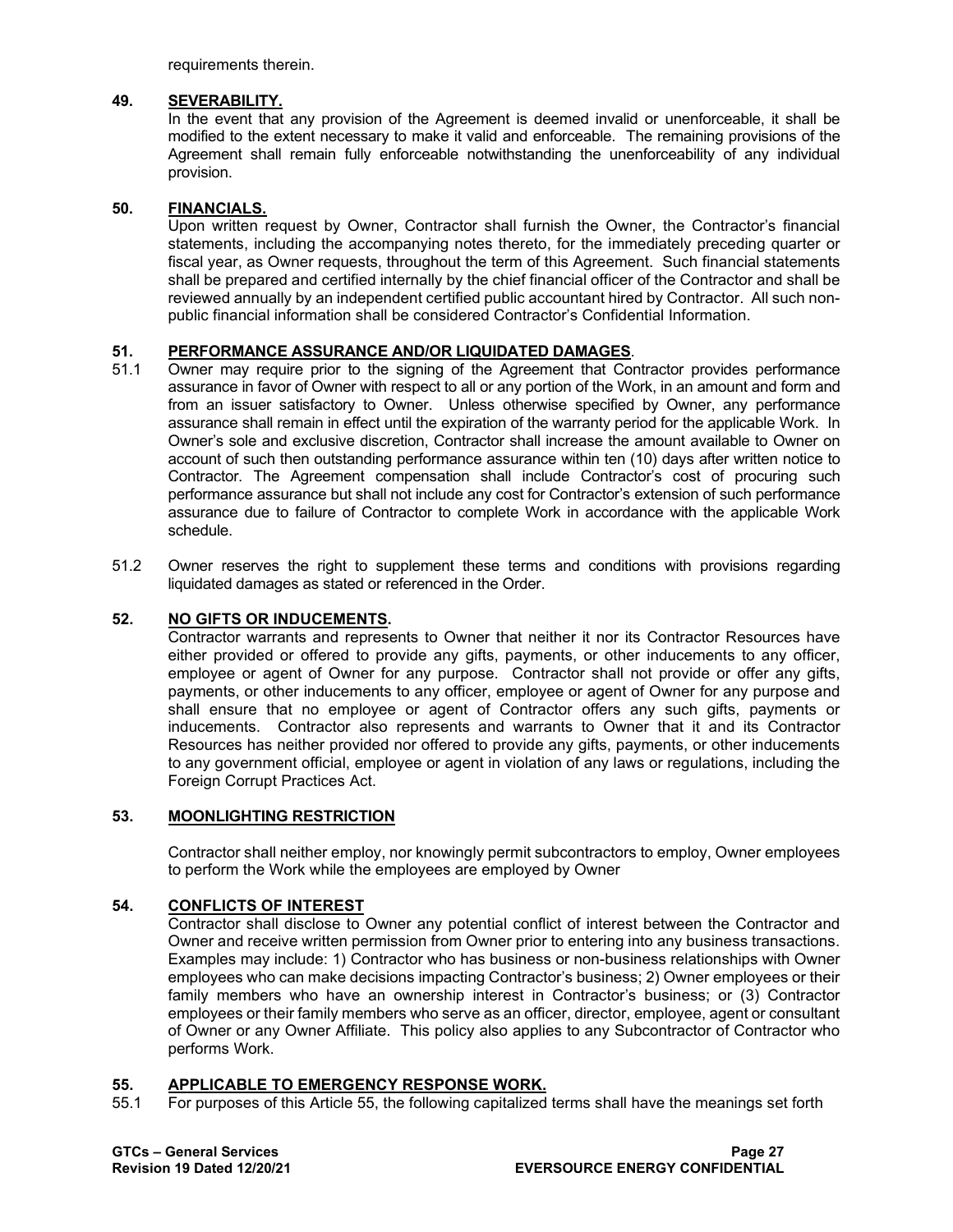below:

- 55.1.1 "Emergency" means any emergency event expected by Owner or declared by Owner (whether or not such event is declared an emergency by any governmental authority), including stormy weather or other adverse weather conditions that are forecasted to occur or have occurred, that causes, or may cause, damage, interruption, impact or unplanned outages to all or a portion of Owner's utility system. An Emergency does not constitute an event of Force Majeure under the Agreement.
- 55.1.2 "Emergency Response Work" means Emergency-related Work to be provided by Contractor pursuant to each Emergency Response Work Release, as specified by Owner. Subject to the terms of this Article 55, Emergency Response Work is included within the definition of "Work".
- 55.1.3 "Emergency Response Work Protocols" means Owner's Emergency Response Work protocols and work standards, procedures and manuals, including Owner's Emergency Storm Restoration Safety Guideline provided to or made available to Contractor, as may be modified from time to time by Owner.
- 55.1.4 "Emergency Response Work Release" means each release for Emergency Response Work pursuant to an oral communication (i.e., by telephone or in person) or written (i.e., by email, fax or other documentation, in whatever form) issued and/or approved by Owner for Emergency Response Work, in each case under the Purchase Order, and in the form and on such terms determined by Owner in good faith. Contractor's commencement of Emergency Response Work awarded to it by Owner pursuant to each Release shall constitute Contractor's acceptance of all of the provisions of the applicable Release.
- 55.2 Contractor agrees to provide accurate and complete Information requested by Owner, including Contractor Resources, contact, and other information, in compliance with Owner's processes and procedures, for Emergency Response Work. Contractor shall provide the Information in the **Emergency Response Contractor Profile Form**, and comply with Owner procedures and processes to maintain and update such information,
- 55.3 In the event of an Emergency, upon Owner's request for information regarding the availability of Contactor Resources and equipment for Emergency Response Work, Contractor shall promptly respond and provide such information within two (2) hours of Owner's request and make a good faith effort to make available such Resources and equipment.
- 55.4 Upon Owner's issuance of an Emergency Response Work Release, Contractor shall provide qualified and trained Resources and equipment that Contractor has committed to deploy, in a timely fashion, time being of the essence. Contractor shall comply with Owner's Emergency Response Work Protocols, and if applicable, furnish Contractor Resources with Personal Protective Equipment (PPE) and tools necessary to perform the Emergency Response Work. If requested by Owner, Contractor Resources shall use any and all field technology provided by Owner in connection with Emergency Response Work, including GPS and wireless communication devices; and upon request and upon completion of the Emergency Response Work, return all Owner supplied equipment, tools, instruments and technology. Contractor shall be charged for any such Owner provided items not returned. Except as otherwise agreed to in writing by Owner, compensation for Emergency Response Work shall be in accordance with the Agreement rates for Work.
- **56.** RESERVED.

# <span id="page-27-0"></span>**57. INTERPRETATION AND CAPTIONS.**

The parties acknowledge that (a) they are of equal bargaining strength and have jointly participated in the preparation of the Agreement; and (b) any rule of construction to the effect that ambiguities are to be resolved against the drafting party shall not apply in the interpretation of the Agreement, any portion thereof, or any amendments thereto. The captions for the Sections and Articles